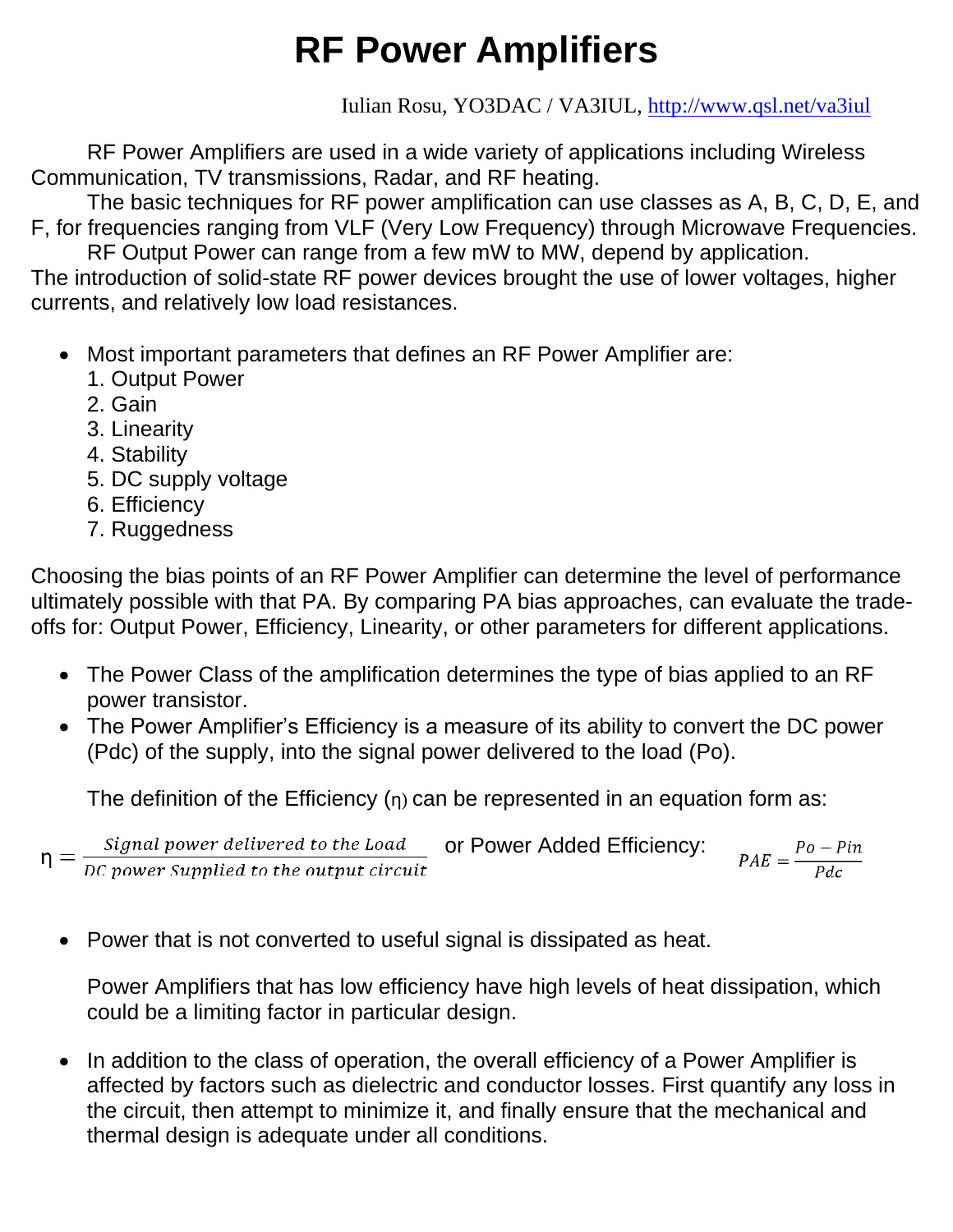- The optimum load for highest Gain is determined by the small signal parameters of the device.
- The optimum load for minimum distortion and maximum output power at the 1dB compression point (P1dB) is determined by the bias point and I-V characteristics of the device.
- The load required to obtain the maximum value of Power Added Efficiency (PAE) will be some compromise between these two conditions.
- When considering which device will provide the greatest power added efficiency at the 1 dB compression point, the answer will not necessarily be the device whose characteristics are more linear. It will be the device whose load requirements for gain and maximum value of the 1dB compression point are the most commensurate.

#### **Power Classes**

# **Class - A**

 Is defined, as an amplifier that is biased so that the output current flows at all the time, and the input signal drive level is kept small enough to avoid driving the transistor in cut-off. Another way of stating this is to say that the conduction angle of the transistor is  $360^\circ$ , meaning that the transistor conducts for the full cycle of the input signal. That makes Class-A the most linear of all amplifier types, where linearity means simply how closely the output signal of the amplifier resembles the input signal.

• Always have to remember this:

No transistor is perfectly linear; however, the output signal of an amplifier is never an exact replica of the input signal.

• Linear amplification is required when the signal contains AM – Amplitude Modulation or a combination of both, Amplitude and Phase Modulation (SSB, TV video carriers, QPSK, QAM, OFDM).

Signals such as CW, FM or PM have constant envelopes (amplitudes) and therefore do not require linear amplification.

- The DC-power input is constant and the efficiency of an ideal Class-A PA is 50 % at PEP.
- The DC power consumption of a Class-A amplifier is independent of the output signal amplitude.

$$
P_{DC} = V_{CC}^2 / R = V_{CC} \times I_{CQ} \qquad \text{and} \qquad I_{CQ} \sim I_{MAX} / 2
$$

- The amplification process in Class-A is inherently linear, hence increasing the quiescent current or decreasing the input signal level monotonically decreases IMD and harmonic levels.
- Since both positive and negative excursions of the drive affect the drain current, it has the highest gain of any PA.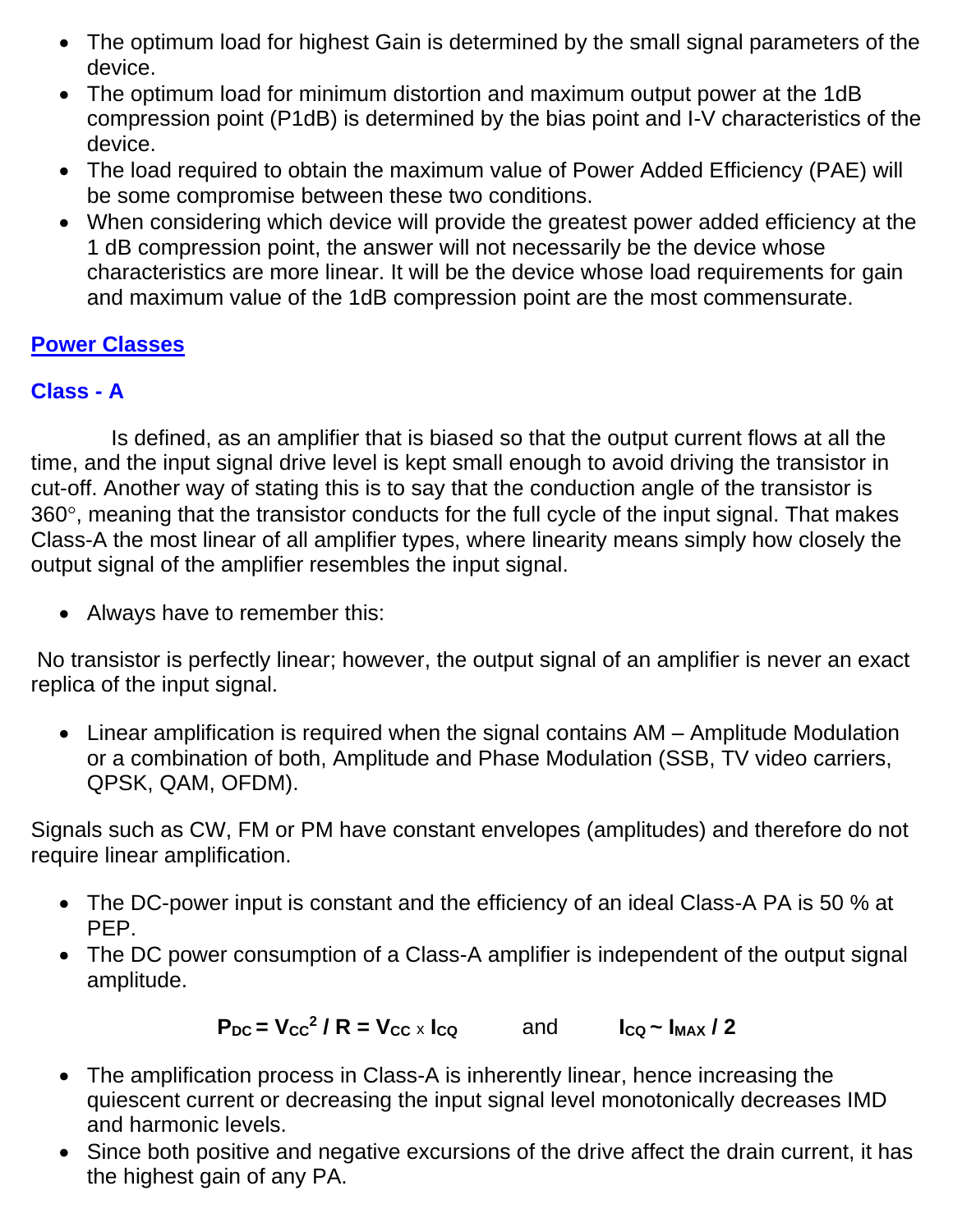- The absence of harmonics in the amplification process, allows Class-A to be used at frequencies close to the maximum capability ( $f_{\text{max}}$ ) of the transistor. However, the efficiency is low. Class-A Power Amplifiers are therefore typically used in applications requiring low power, high linearity, high gain, broadband operation, or high-frequency operation.
- The efficiency of real Class-A Power Amplifier is degraded by the on-state resistance or saturation voltage of the transistor. It is also degraded by the presence of load reactance, which in essence requires the PA to generate more output voltage or current to deliver the same power to the load.

# **η** (Efficiency\_Class-A) = Max\_Load\_Voltage / (2\*V<sub>cc</sub><sup>2</sup>)

• One important thing to mentioned is that: small signal S-parameters can be used in simulations if the large-signal amplifier is operating in Class-A.



#### **Class - B**

This is an amplifier in which the conduction angle for the transistor is approximately 180 $^{\circ}$ .

- Thus, the transistor conducts only half of the time, either on positive or negative half cycle of the input signal.
- The same as in Class-A, the DC bias applied to the transistor determines the Class-B operation.
- Class-B amplifiers are more efficient than Class-A amplifiers. The instantaneous efficiency of a Class-B Power Amplifier varies with the output voltage and for an ideal PA reaches π/4 (78.5 %) at PEP. However, they are much less linear. Therefore, a typical Class-B amplifier will produce quite a bit harmonic distortion that must be filtered from the amplified signal.

 $P_{DC} = (2^{\ast}V_{CC}^{\ast}V) / (\Pi^{\ast}R)$  $P_{\text{LOAD}} = V^2 / (2^*R)$ η (Efficiency Class-B) =  $(\Pi^*V) / (4^*V_{CC})$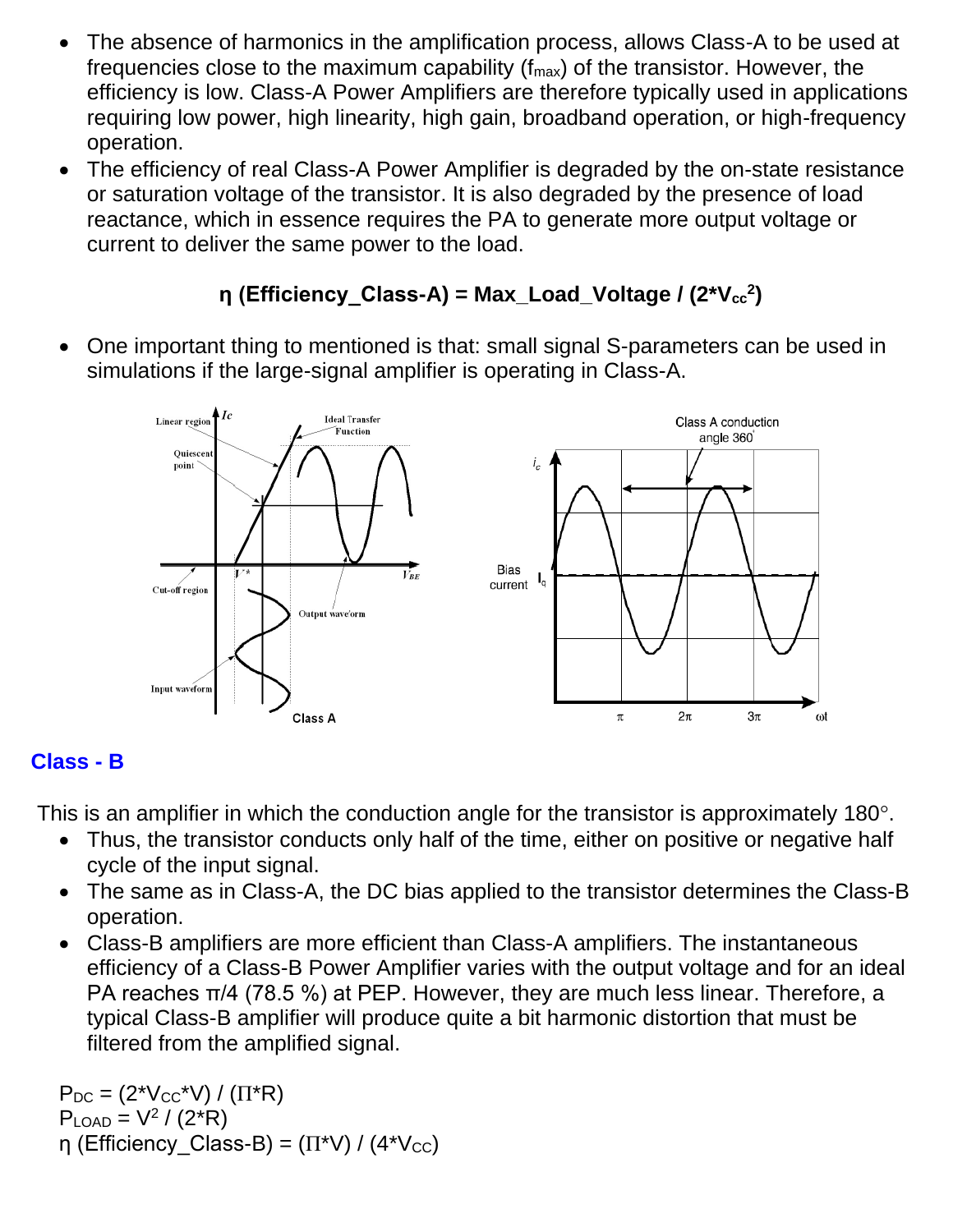Common configuration of Class-B amplifier is push-pull amplifier. In this configuration one transistor conducts during positive half cycles of the input signal and the second transistor conducts during the negative half cycle. In this way the entire input signal is reproduced at the output.



A single transistor may be used in a Class-B configuration. The only requirement in this case is that a resonant circuit must be placed in the output network of the transistor in order to "reproduce" the other half of the input signal.

- In practice, the quiescent current is on the order of 10% of the peak collector current and adjusted to minimize crossover distortion caused by transistor nonlinearities at low outputs.
- In theory 6dB or more drive power is needed to achieve Class-B compared with Class-A. In practice this 6dB reduction in power gain is lower; for BJT amplifiers is lower than FETs, approximately 2dB.
- The efficiency of the push-pull power amplifier is the same as that of the single ended power amplifier with the same conduction angle, and the output power capability of the push-pull power amplifier is twice that of the single-ended power amplifier (3dB higher).
- In the push-pull arrangement, the DC components and even harmonics cancel, but odd harmonics add, thus the output contains the fundamental only. Note that the cancellation of odd harmonics is only valid if the amplifier is not driven hard in saturation.

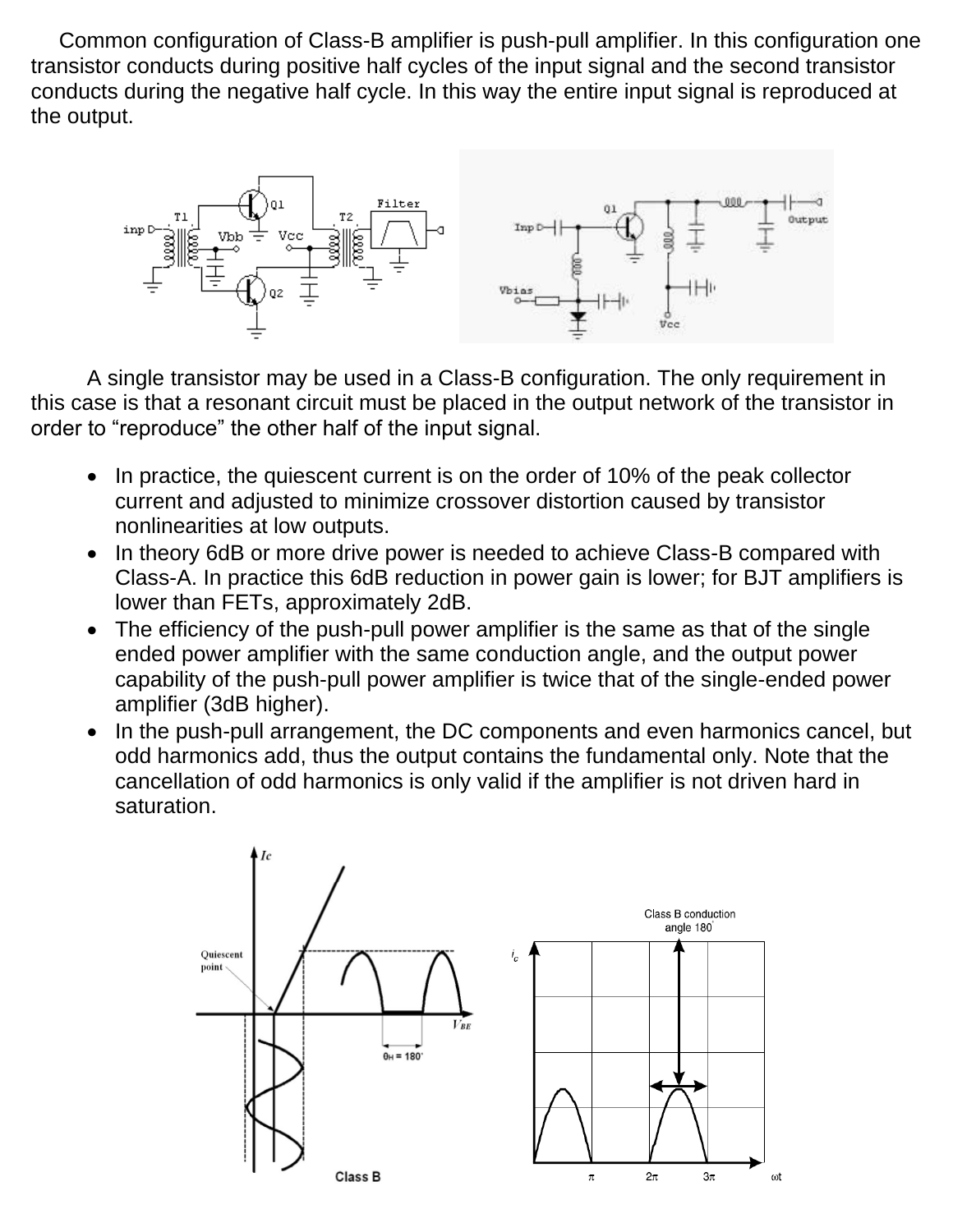This amplifier is a compromise between Class-A and Class-B in terms of efficiency and linearity.

The transistor is biased typically to a quiescent point, which is somewhere in the region between the cutoff point and the Class A bias point, at 10 to 15 percent of I<sub>Cmax</sub>.

In this case, the transistor will be ON for more than half a cycle, but less than a full cycle of the input signal.

- Conduction angle in Class-AB is between  $180^\circ$  and  $360^\circ$  and Efficiency is between 50 % and 78.5 %
- Class-AB has higher efficiency than Class-A at price of linearity.
- Class-AB is not a linear amplifier; a signal with an amplitude-modulated envelope will be distorted significantly at this peak power level. The reason is in fact that in Class-AB operation the conduction angle is a function of drive level.

Experimentally was found that Class-AB often offers a wider dynamic range than either Class-A or Class-B operation. This is because gain compression in Class-AB comes from a different, and additional, source than Class-A. Saturation effects are primarily caused by the clipping of the RF voltage on the supply rails.



- Linearizing the response of a BJT PA in Class-AB includes the use of specific, and very low, impedance for the base bias supply voltage. This is a very different bias design issue in comparison to the simple current bias used in small signal BJT amplifiers, or the simple high impedance voltage bias used in FET PA's.
- Running the Power Amplifier in a mid-AB class condition the power gain may be 3dB higher than Class-B.
- Conventional Class-AB operation incurs odd degree nonlinearities in the process of improving efficiency. Theoretically to increases efficiency all the way up to 78.5%, the device shall generate only even order nonlinearities. Such a device will not generate undesirable close-to-carrier intermodulation distortion.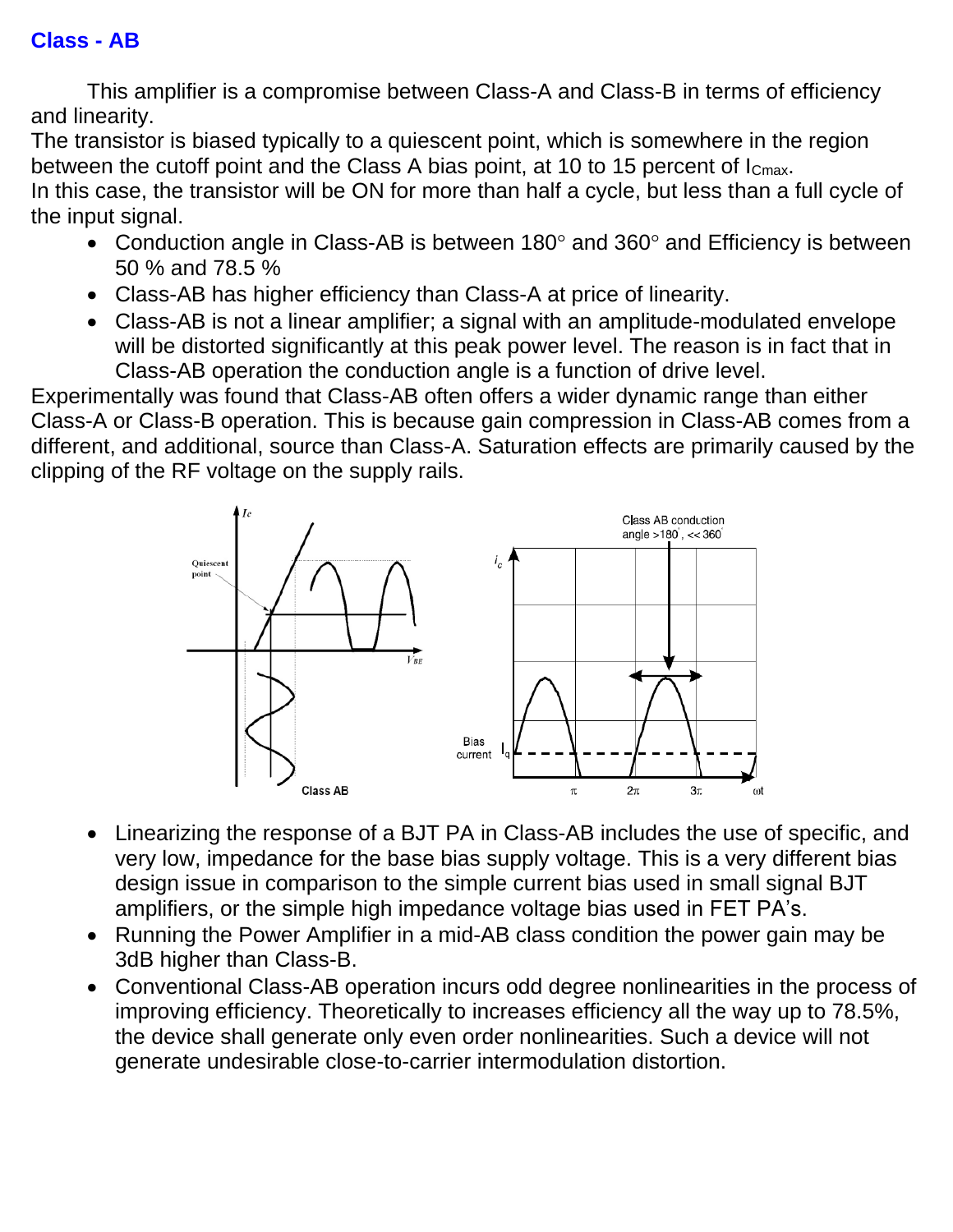#### **Class - C**

Is an amplifier where the conduction angle for the transistor is significantly less than  $180^\circ$ .

• The transistor is biased such that under steady-state conditions no collector current flows.

The transistor idles at cut-off. The transistor idles at cut-off.

- Class C conduction angle  $<$ 180 $^{\degree}$ Vec Ouiescent point **Bypass** Coupling inp D-SRI  $\pi$  $2\pi$  $3\pi$  $\omega t$ Class C
	- Linearity of the Class-C amplifier is the poorest of the classes of amplifiers.
- The Efficiency of Class-C can approach 85%, which is much better than either the Class-B or the Class-A amplifier.
- In order to bias a transistor for Class-C operation, it is necessary to reverse bias of base-emitter junction. External biasing is usually not needed, because is possible to force the transistor to provide its own bias, using an RF choke from base to ground.

One of the major problems with utilizing Class-C in solid-state applications is the large negative swing of the input voltage, which coincides with the collector/drain output voltage peaks. This is the worst condition for reverse breakdown in any kind of transistor, and even small amounts of leakage current flowing at this point of the cycle have an important effect on the efficiency. For this reason, true Class-C operation is not often use in solid-state at higher RF and Microwave frequencies.

In order to survive Class-C operation, the transistor should have a collector voltage breakdown that is at least three times the active device's own DC voltage supply. The reason: Class-C amplifiers have low average output power (since the transistor conducts only for short, pulse-like periods), but demand very high input drive levels. Thus, the transistor's main Class-C failure mode is the low value of the active device's own reverse breakdown voltage, which is unfortunately exacerbated by the RF input signal voltage going negative just as the transistor's collector voltage reaches its positive peak. This is especially problematic and dangerous if the load changes from design expectations, such as occurs if the system sustains a damaged or missing antenna or feed line during operation.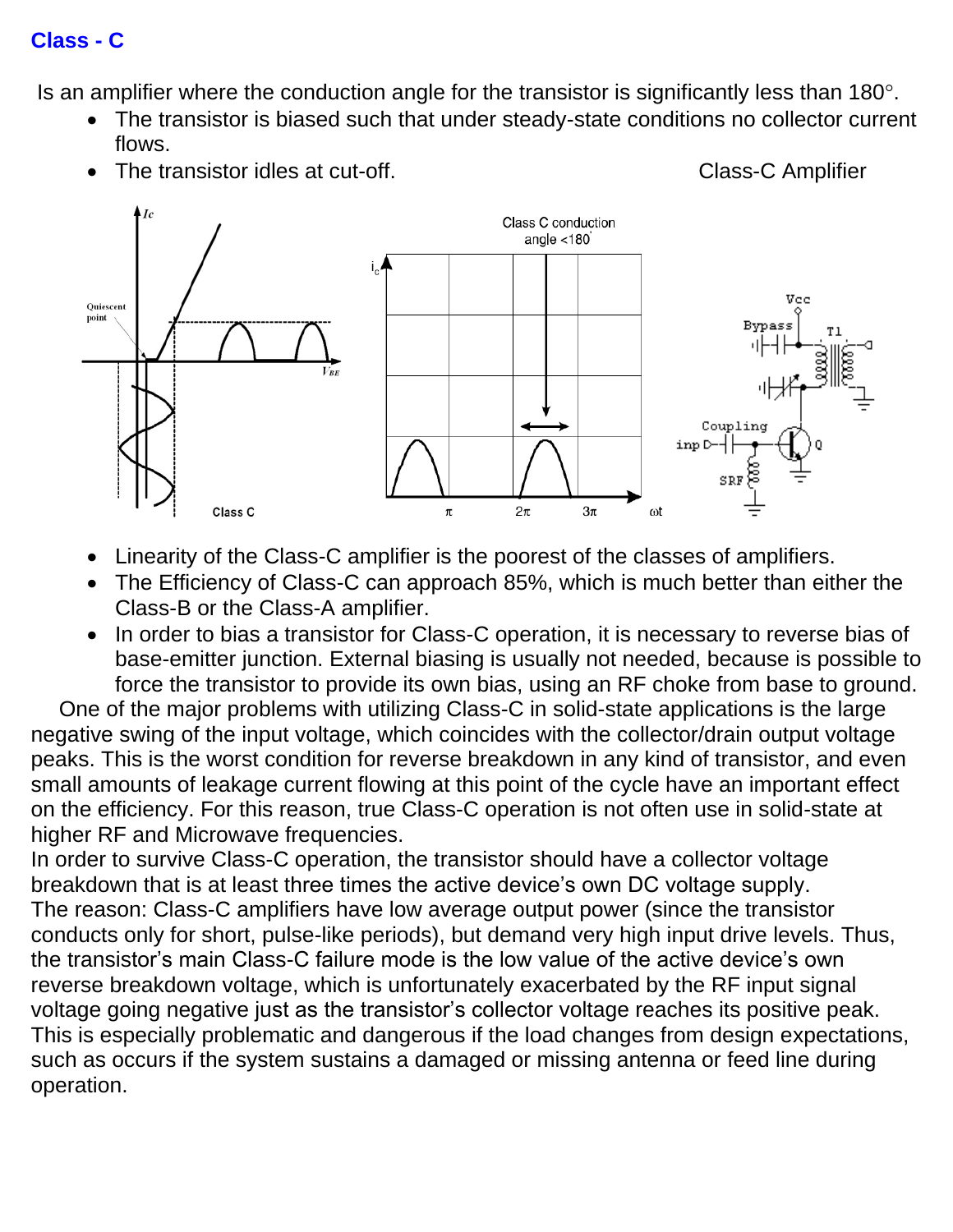#### **Class - D**

 The voltage mode Class D amplifier is defined as a switching circuit that results in the generation of a half-sinusoidal current waveform and a square voltage waveform. Class-D PAs use two or more transistors as switches to generate a square drain-voltage waveform. A series-tuned output filter passes only the fundamental-frequency component to the load,



Class-D amplifier Class-D Voltage and Current waveforms

Class-D amplifiers suffer from a number of problems that make them difficult to realize, especially at high frequencies. First, the availability of suitable devices for the upper switch is limited. Secondly, device parasitics such as drain-source capacitance and lead inductance result in losses in each cycle. If realized, (they are common at low RF and audio frequencies) Class-D amplifiers theoretically can reach 100% efficiency, as there is no period during a cycle where the voltage and current waveforms overlap (current is drawn only through the transistor that is on).

- No real amplifier can be a true Class-D, as non-zero switch resistances and capacitive as well as inductive parasitics restrict the shape of the drain voltage waveform.
- A unique aspect of Class-D (with infinitely fast switching) is that efficiency is not degraded by the presence of reactance in the load.

#### **Class - E**

Class-E employs a single transistor operated as a switch. The collector/drain voltage waveform is the result of the sum of the DC and RF currents charging the drain-shunt capacitance Cp which is parallel with transistor internal capacitance  $c_0$ . In optimum class  $E$ , the drain voltage drops to zero and has zero slope just as the transistor turns on.

The result is an ideal efficiency of 100 %, elimination of the losses associated with charging the drain capacitance in class D, reduction of switching losses, and good tolerance of component variation.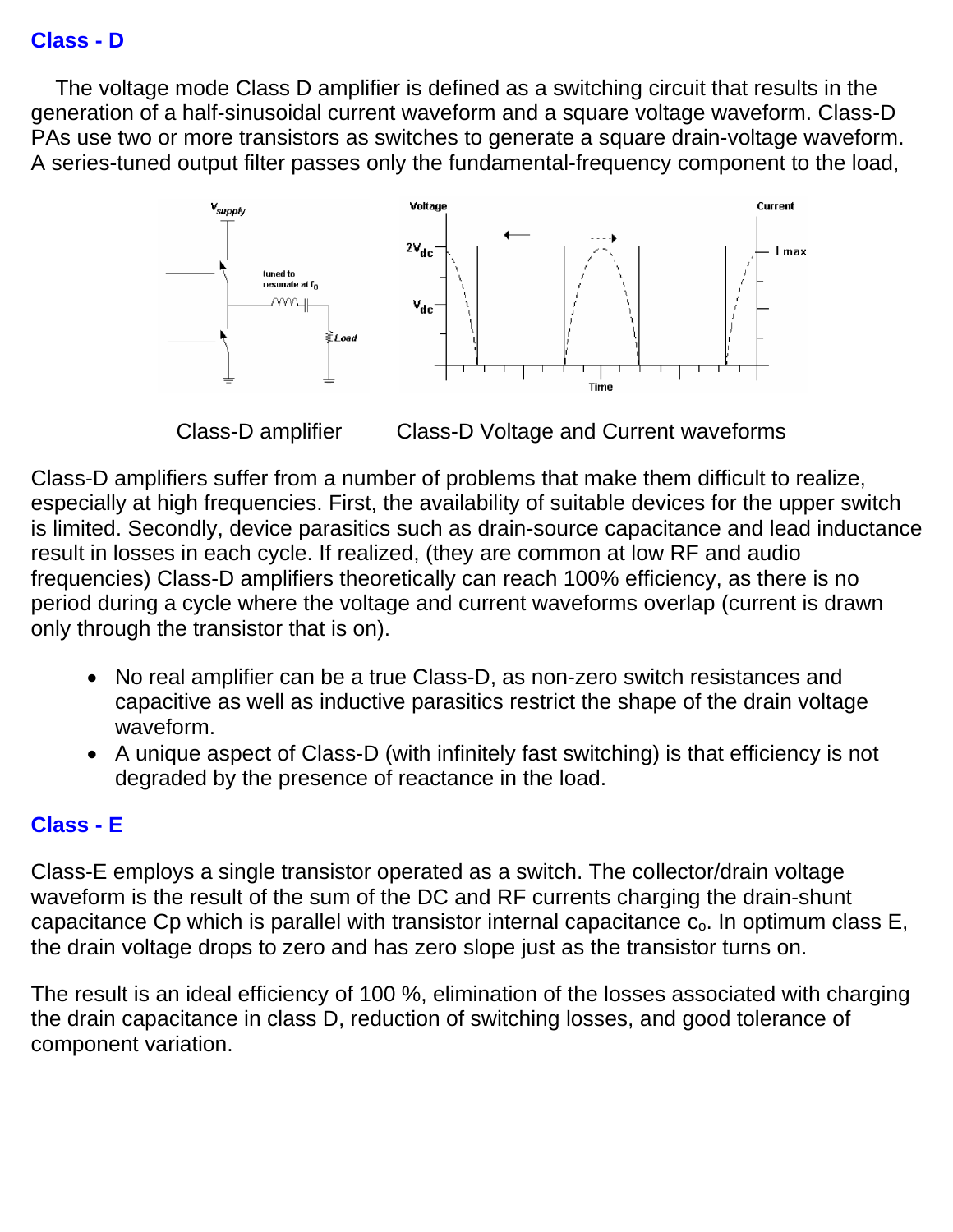

Class-E amplifier Class-E Voltage and Current waveforms

- A Class-E amplifier will exhibit an upper limit on its frequency of operation based on the output capacitance required for the output matching circuit that produces the waveforms described and shown above.
- Specifically, a Class-E amplifier for optimum efficiency requires an upper limit on capacitance Cs.
- The radio frequency choke (RFC) is large, with the result that only DC current  $I_{dc}$ flows through it.
- The Q of the output circuit consisting of Ls and Cs is high enough so that the output current  $i_0$  and output voltage  $v_0$  consist of only the fundamental component. That is, all harmonics are removed by this filter.
- The transistor behaves as a perfect switch. When it is on, the collector/drain voltage is zero, and when it is off the collector current is zero.
- The transistor output capacitance  $c_0$ , and hence  $C_p$ , is independent of voltage.
- If a given transistor has an intrinsic capacitance  $c_0$  greater than  $Cp$  max, it is not useable at the desired frequency. This Cs requirement implies that for high power at high frequencies, higher current densities are required, as the cross-sectional area of the switch corresponds directly to the device's intrinsic capacitance.

#### **Class - F**

 Class-F boosts both efficiency and output by using harmonic resonators in the output network to shape the drain waveforms. The voltage waveform includes one or more odd harmonics and approximates a square wave, while the current includes even harmonics and approximates a half sine wave. Alternately ("inverse class F"), the voltage can approximate a half sine wave and the current a square wave.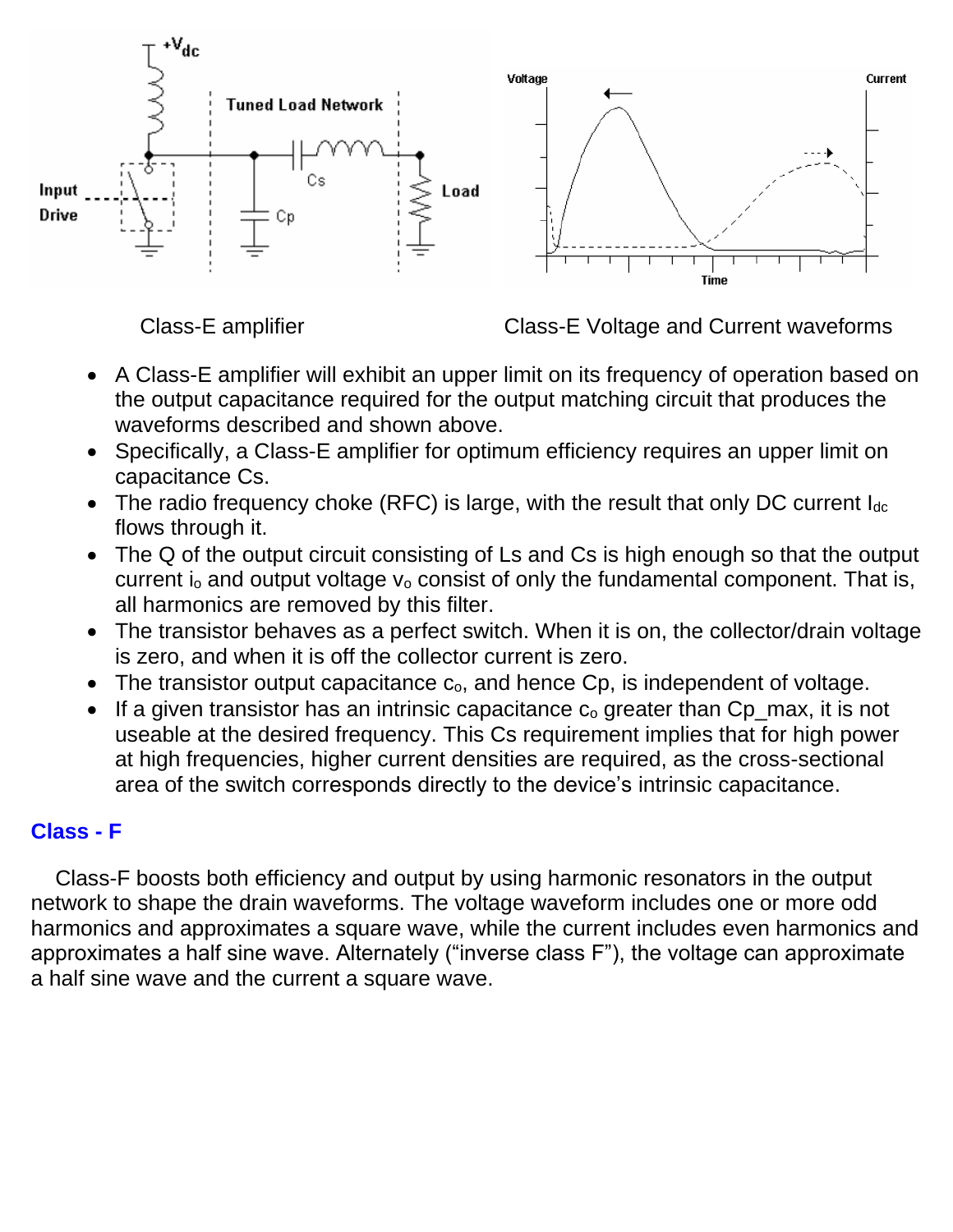

Class-F amplifier Class-F Voltage and Current waveform**s** 

- The required harmonics can in principle be produced by current source operation of the transistor. However, in practice the transistor is driven into saturation during part of the RF cycle and the harmonics are produced by a self-regulating mechanism similar to that of saturating Class-C. Use of a harmonic voltage requires creating a high impedance (3 to 10 times the load impedance) at the collector/drain, while use of a harmonic current requires a low impedance (1/3 to 1/10 of the load impedance). While Class-F requires a more complex output filter than other PAs, the impedances must be correct at only a few specific frequencies. Lumpedelement traps are used at lower frequencies and transmission lines are used at microwave frequencies. Typically, a shorting stub is placed a quarter or halfwavelength away from the collector/drain.
- Class-F amplifier designs intentionally squaring the voltage waveform through controlling the harmonic content of the output waveform. This is accomplished by implementing an output matching network which provides high impedance 'open circuit' to the odd harmonics and low impedance 'shorts' to even harmonics. This results in a squared off (though for Class-F, truly squared) voltage waveform. The third harmonic only is peaked.
- Class-F amplifiers are capable of high efficiency, theoretically 88.4% for traditionally defined Class-F (or 100% if infinite harmonic tuning is used), but with about 72% efficiency in reality. Open circuit termination becomes a serious challenge at higher frequencies and higher power devices, mainly due to the escalation of the output capacitance of the active device.
- Class-F amplifier design is difficult to be implemented mainly due to the complex design of the output matching network.
- A Class-F amplifier can also be built with a λ/4 transmission line as shown below:

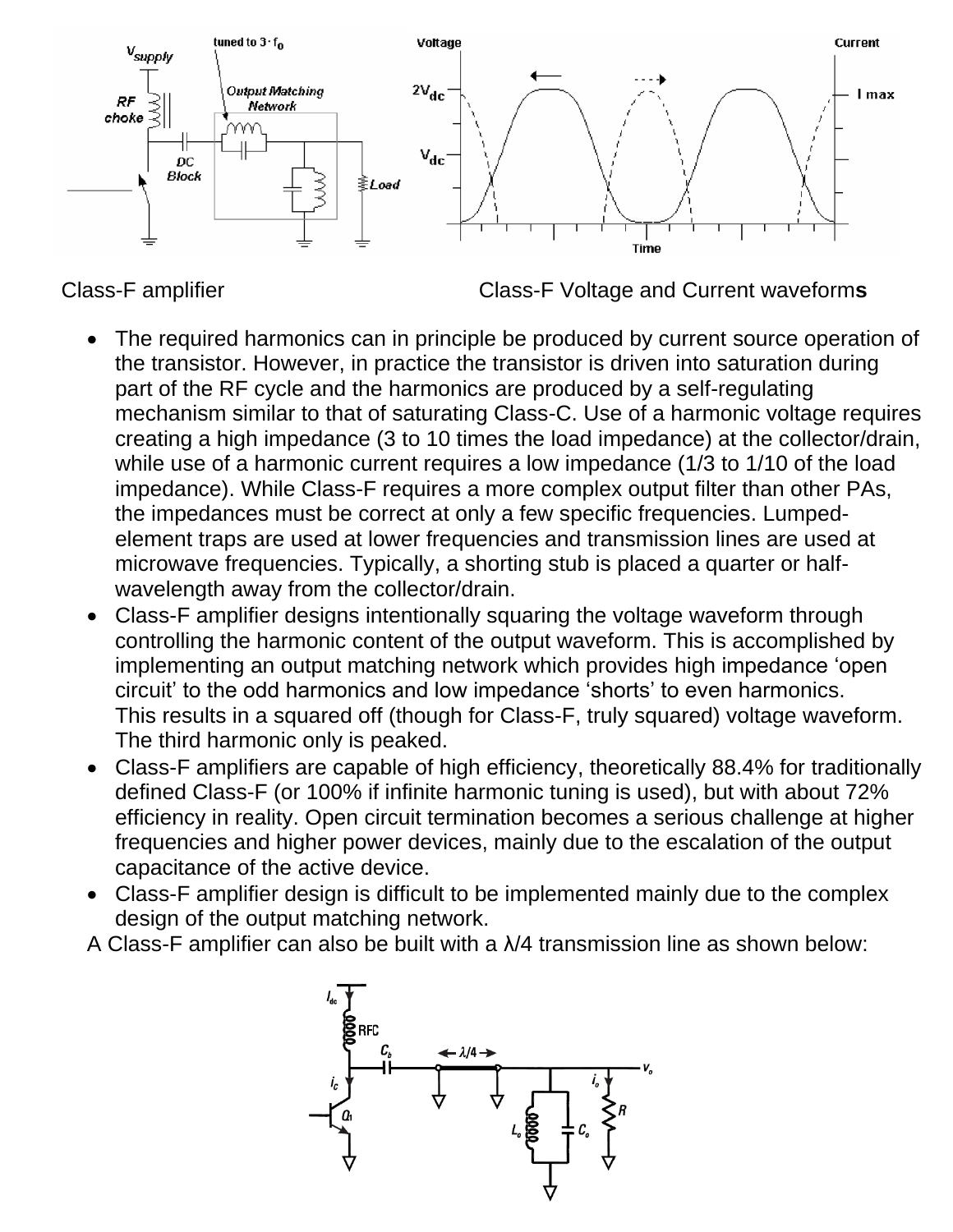- A λ/4 transmission line transforms an open circuit into a short circuit and a short circuit into an open circuit.
- At the center frequency, the tuned circuit  $(L_0$  and  $C_0$ ) is an open circuit, but at all other frequencies, the impedance is close to zero. Thus, at the fundamental frequency the impedance into the transmission line is R.
- $\bullet$  At even harmonics, the  $\lambda/4$  transmission line leaves the short circuit as a short circuit.
- At odd harmonics, the short circuit is transformed into an open circuit. This is equivalent to having a resonator at all odd harmonics, with the result that the collector voltage waveform is a square wave (odd harmonics should be at the right levels).

#### **Power Classes definition**



# **Power Amplifier Linearity**

- When two or more signals are input to an amplifier simultaneously, the  $2^{nd}$ ,  $3^{rd}$ , and higher-order intermodulation components (IM) are caused by the sum and difference products of each of the fundamental input signals and their associated harmonics.
- The rated PEP of a Power Amplifier is the maximum envelope power of a two-tone signal for which the amplifier intermodulation level is -30dBc.
- When two signals at frequencies  $f_1$  and  $f_2$  are input to any nonlinear amplifier, the following output components will result: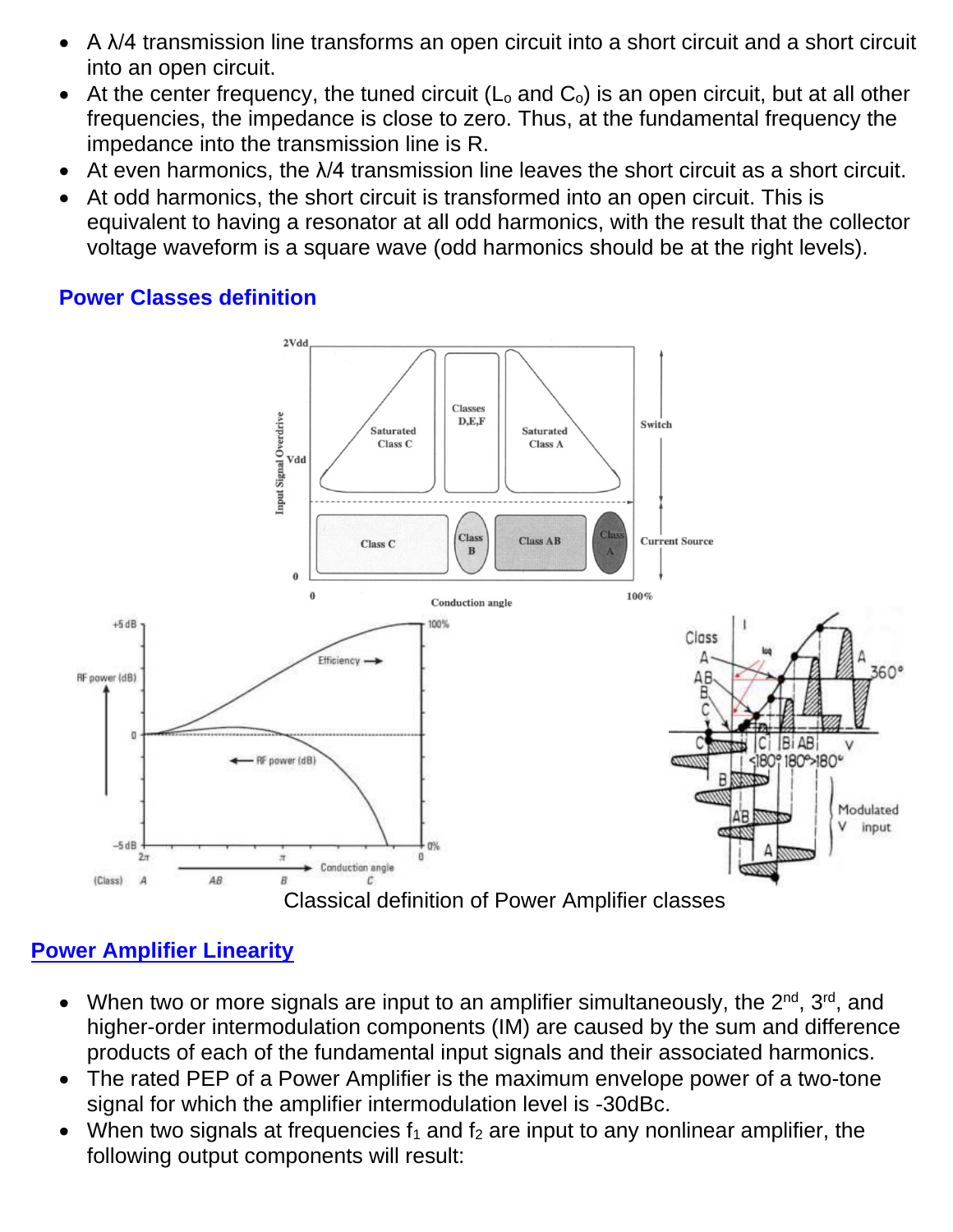Fundamental: **f1, f<sup>2</sup>** nd order: **2f1, 2f2, f<sup>1</sup> + f2, f<sup>1</sup> - f<sup>2</sup>** rd order: **3f1, 3f2, 2f<sup>1</sup> f2, 2f<sup>2</sup> f<sup>1</sup>** th order: **4f1, 4f2, 2f<sup>2</sup> 2f<sup>1</sup>** th order: **5f1, 5f2, 3f<sup>1</sup> 2f2, 3f<sup>2</sup> 2f1, + Higher order terms** 

• The odd order intermodulation products (**2f1-f2, 2f2-f1, 3f1-2f2, 3f2-2f1, etc**.) are close to the two fundamental tone frequencies **f<sup>1</sup>** and **f2**.



- The nonlinearity of a Power Amplifier can be measured on the basis of generated spectra than on variations of the fundamental signal. The estimation of the amplitude change (in dB), of the intermodulation components (IM) versus fundamental level change, is equal to the order of nonlinearity.
- For 1dB increase of the levels of the two tones (**f<sup>1</sup>** and **f2**), the level of IM2 will go up with 2dB, the level of IM3 will go up with 3dB, the level of IM5 goes up 5dB, and so on. The above statement is valid **only for an amplifier that is not in compression**.
- As a relation between the degree of the nonlinearity  $(3<sup>rd</sup>, 5<sup>th</sup>, etc.)$  and the frequency of the side tone (such as IM3, IM5, etc), can be mentioned that the IM5 tones are not affected by third-degree nonlinearities, but IM3 tones are functions of both, 3<sup>rd</sup> and 5<sup>th</sup> degree (and higher) nonlinearities. That means at low signal amplitudes, where the 5<sup>th</sup> order distortion products can be neglected, the amplitudes of the IM3 tones are proportional to the 3<sup>rd</sup> power of the input amplitude.
- With fairly large signal amplitude,  $5<sup>th</sup>$  order products (which are dependent on a power of five) will start to affect the IM3 responses. As a result, the 3:1 amplitude estimate will no longer hold.
- If the phases of the 3<sup>rd</sup> and 5<sup>th</sup> degree coefficients are equal, the 5<sup>th</sup> degree nonlinearity will expand the IM3 responses. However, if the phases are the opposite, the IM3 distortion will be locally reduced. This explains why notches (sweet-spots) in the IM3 (and high-order) sidebands have been reported at certain amplitudes of output power.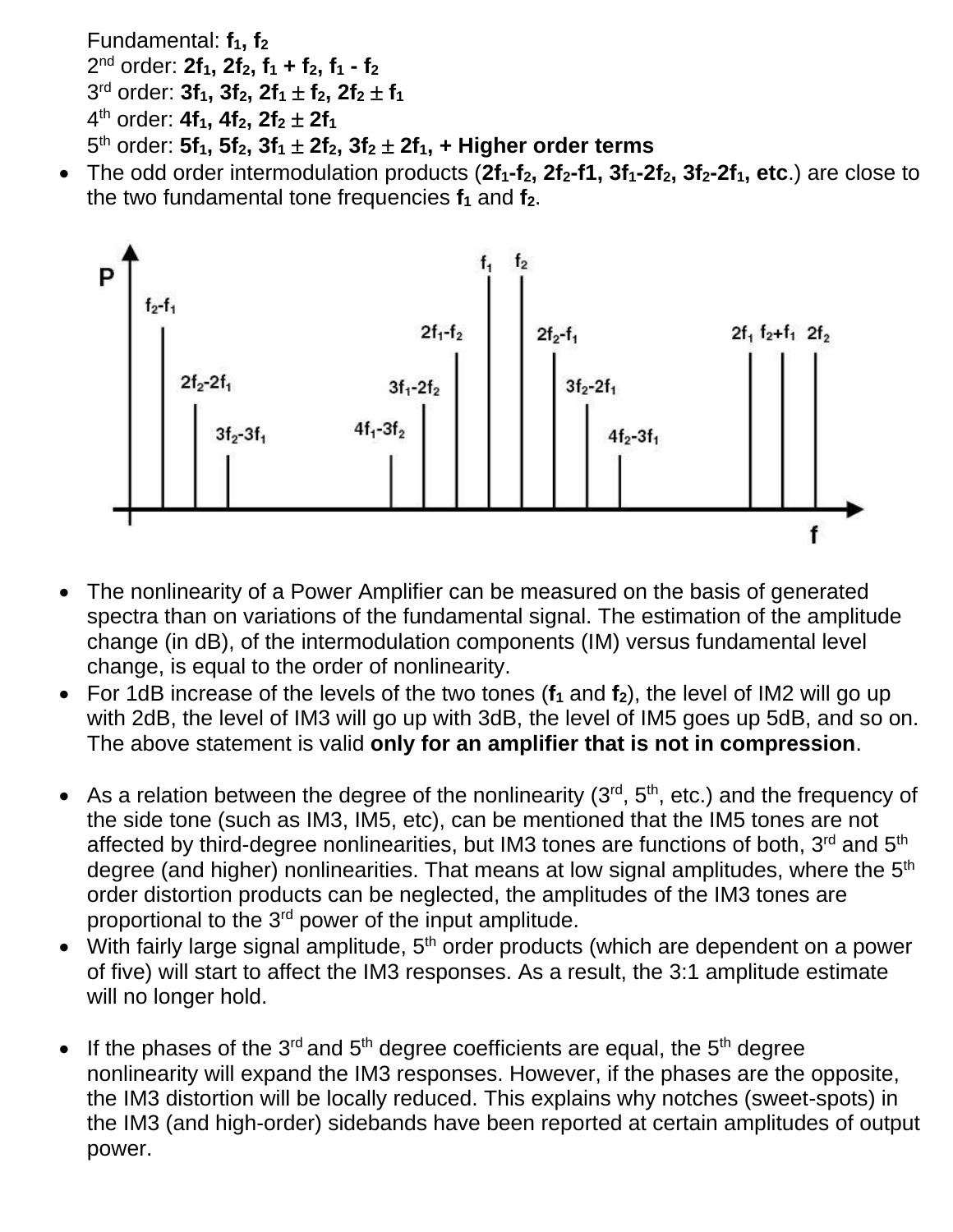

2<sup>nd</sup> and 3<sup>rd</sup> order input and output intercept points

- Since the amount of device nonlinearities cannot be changed much, distortion is most effectively minimized by optimizing the impedances seen by the distortion current sources.
- In all the Power Amplifiers, the output level is a "compressive" or "saturating" function of the input level. The gain of the Power Amplifier approaches zero for sufficiently high input levels. In RF circuits this effect is quantified by the "1dB compression point", defined as the input signal level that causes the small-signal gain to drop by 1dB. This can be plotted in a log-log scale vs input level.

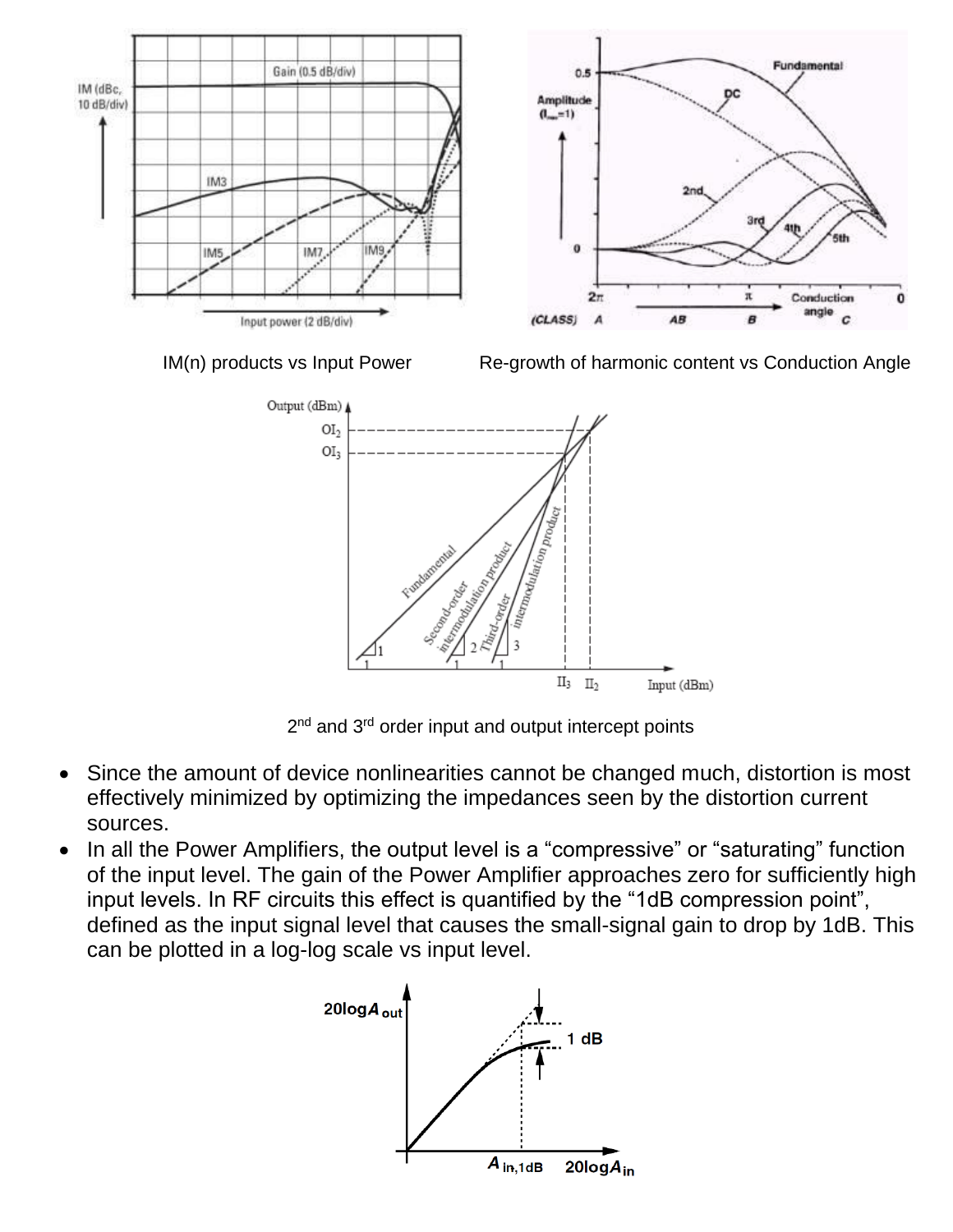- Sometimes this Output Power vs Input Power characteristic is referred as AM-AM distortion.
- The asymmetry of side-band intermodiulation products (IM) in a two-tone test is often dependent on the carrier spacing, but not in a monotonic fashion. The effect can be explained as an interaction between AM-AM and AM-PM distortion processes. On the other hand, the mere presence of both processes does not guarantee that asymmetry will occur.
- If there is a time lag, or phase shift as measured in the envelope time domain between the AM-AM and AM-PM responses, or their individual frequency components, IM asymmetry will occur.

Reduction of AM-PM in the PA design would alleviate the IM asymmetry issue.

- For RF power transistors, a primary cause of AM-PM effects appears to be the dynamic mistuning of the input match. Some deliberate mistuning on the high Q factor input match of RF power transistors might pay off in terms of improved AM-PM performance for the loss of a decibel or two of gain.
- Nonlinear Power Amplifiers can cause signals to be spread into adjacent channels, which can cause Cross Modulation. This is based on the same phenomena as  $3^{\text{rd}}$ order intermodulation for nonlinear amplifiers with two-tone inputs.
- Was mention that the level of the harmonic and intermodulation products decreases stronger than the decrease of the fundamental, with decreasing the input power. This deduces a crude method for linearization named Back-off Power Optimization for Linearity.
- Increasing of the backup ratio of an over dimensioned Power Amplifier enhances linearity at the expense of the efficiency.

# **Power Amplifier Linearity Test using Noise Power Ratio (NPR)**

Another measurement for quantifying power amplifier linearity is **Noise Power Ratio (NPR).** The concept of **Noise Power Ratio (NPR)** has been around since the early days of frequency division multiplexed (FDM) telephone systems.

• The NPR is simply a measure of the "quietness" of an unused channel in a multichannel system, when there is random activity on the others.

In an NPR test system, white noise is used to simulate a multi-tone carrier signal. An additive white Gaussian noise generator has a high Crest Factor (CF) and represents a wideband communication signal much better than a two-tone IMD stimulus.

The noise is band-limited by a filter, to either the useful bandwidth of the amplifier or the bandwidth of the expected signal. The resulting signal is passed through a notch filter with a notch typically greater than 50dB below the passband amplitude and a width of approximately 1% or less of the filtered noise bandwidth.

Several notch frequencies across the noise bandwidth (low, midband, and high) are tested to characterize the system adequately.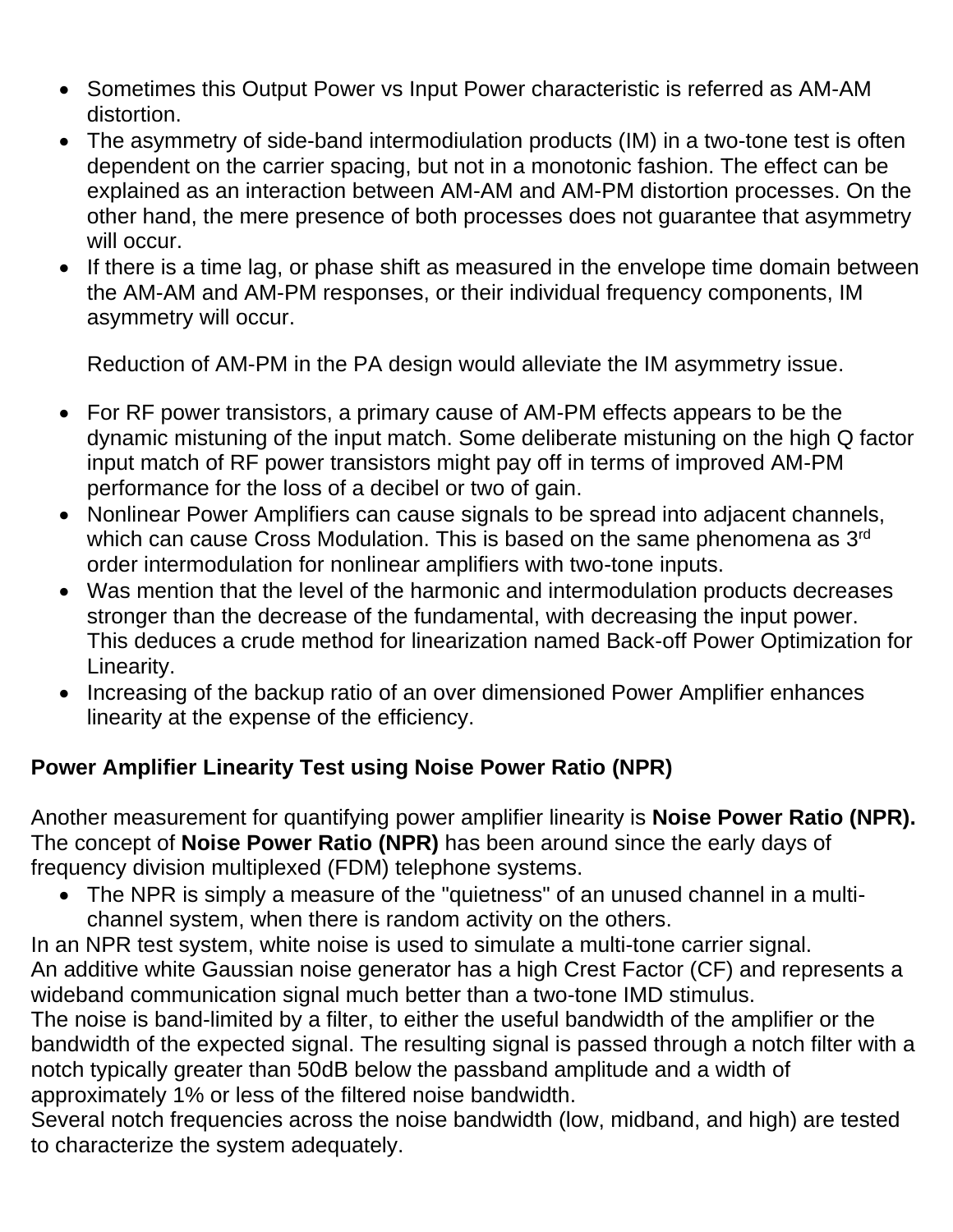

Noise Power Ratio (NPR) test setup and measurement

With the notch filter out, the rms noise power of the signal inside the notch is measured by the narrowband receiver. The notch filter is then switched in, and the residual noise inside the notch is measured. The ratio of these two readings expressed in dB is the NPR.

# **Crest Factor (CF) Linearity Measurement**

The third approach for characterizing an amplifier's linearity is with a Crest Factor (CF) measurement. CF is the ratio of peak-to-average power.

Like the NPR measurement, the amplifier input is band-limited noise to drive it with a signal approximating what an amplifier would see in actual use.

First, using a directional coupler or signal splitter, the incident signal is measured with a wideband peak power sensor. The video bandwidth of the sensor, as well as the coupler or splitter, should be at least as wide as the bandwidth of the noise signal; otherwise, the measurement will be distorted.

A second measurement is made at the output of the amplifier, including any attenuation needed to keep the signal in the measurement range of the sensor, and the CFs of the input and output signals are compared. If the output Crest Factor (CF) is less, the amplifier is compressing the signal's highest peaks. For the most accurate measurement, a third sensor can be used to determine if a portion of the input signal is reflected rather than amplified. By comparing the input and output average power, the amplifier's gain can be determined.



Complementary Cumulative Distribution Function (CCDF)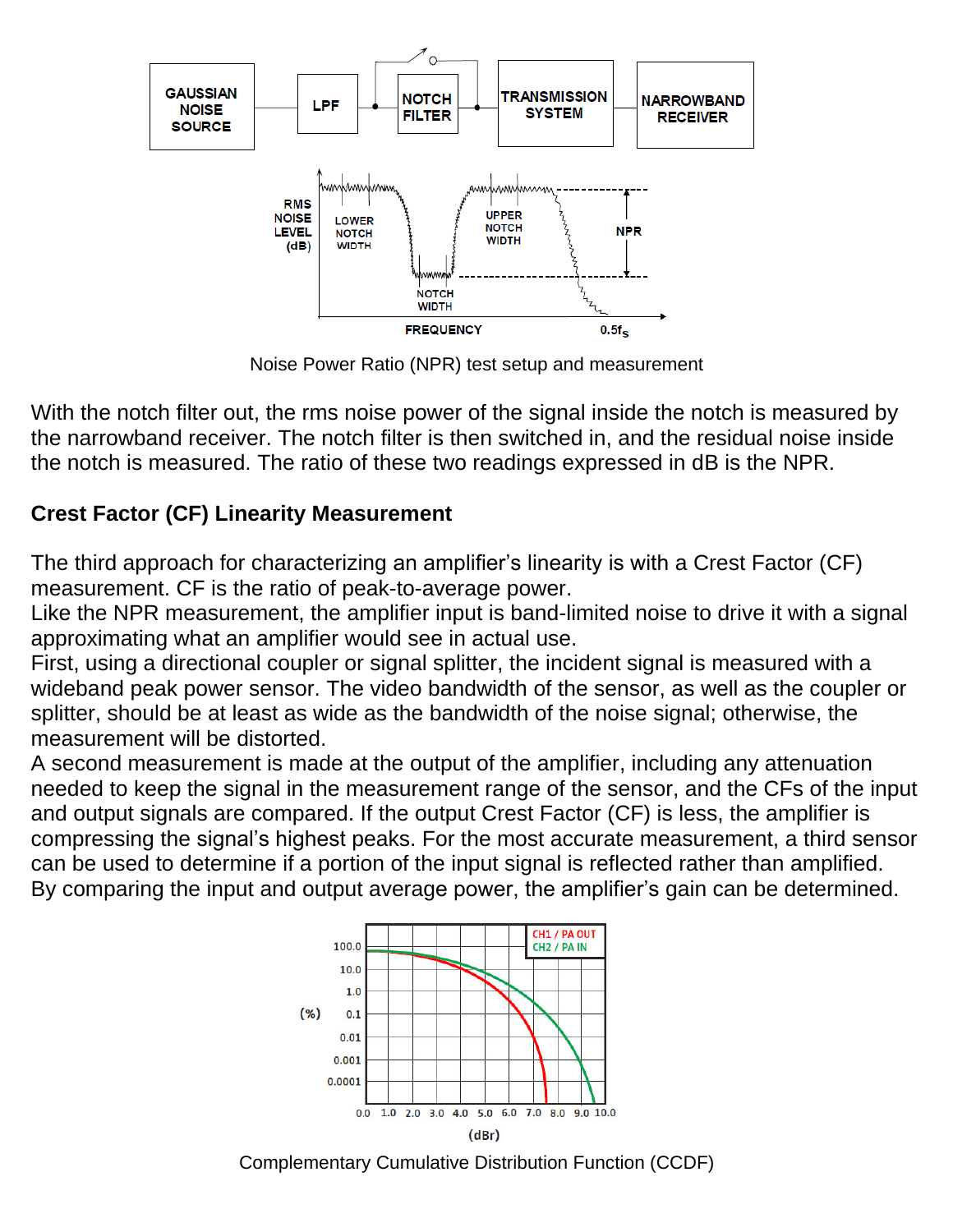- The **Complementary Cumulative Distribution Function (CCDF)** can provide additional insight into amplifier performance. When the input power is increased to certain levels, the Crest Factor (CF) at the output degrades significantly, indicating a substantial degree of compression.
- For each power level, the CCDF curve shows the amount of time the signal spends above the average power level. Equivalently, the CCDF curve displays the probability that the signal power will be above the average power.

## **Conclusions about Amplifier Linearity**

- The first order term reproduces the input signal amplified by the small signal gain.
- The second order term creates output signals which are at the second harmonic of the input signals and at all the combinations which are the sum and difference frequencies of the input signals.
- If only one input frequency is present, the second order term will produce output components at the second harmonic and a DC component. This term cannot produce outputs at the input frequency.
- The third order term creates outputs at frequencies which are very close to the input frequencies and outputs which are exactly at the input frequencies. The output components which are exactly at the input frequencies add vectorially to the output produced by the first order term. If the phase of the component created by the third order term is 180° out of phase with that produced by the first order term, the output signal at that frequency will be reduced.
- Since the output amplitude of the signal created by the  $3<sup>rd</sup>$  order term is a function of signal level this reduction in output amplitude will increase as the signal level increases. This is known as Gain Compression.
- If the output component created by the third order term is not 180° out of phase with the component produced by the first order term, then the output amplitude and phase will be functions of the signal level.
- The change in output phase angle when the input level is changed is known as AM to PM conversion.

The intermodulation distortion components appear to be caused by the mixing of the  $2^{nd}$ harmonic of one signal with the fundamental of the other. This observation may result in the erroneous conclusion that if the 2<sup>nd</sup> harmonic is eliminated, intermodulation distortion will be eliminated. 2<sup>nd</sup> harmonic reduction may be accomplished by decreasing the magnitude of the coefficient of the 2<sup>nd</sup> order term. In a practical situation, this may be achieved by filtering.

- $\bullet$  The decrease in the magnitude of the 2<sup>nd</sup> order term will not directly affect the magnitude of the 3<sup>rd</sup> order term and the outputs at the intermodulation distortion frequencies will not be affected.
- The output signals created by the third order term which are very close to the frequencies of the input signals are of great importance because they usually fall within the passband of the amplifier and cannot be filtered out.
- Commonly used methods of specifying third order distortion components are: intermodulation distortion, cross modulation distortion, modulation distortion, and triple beat distortion.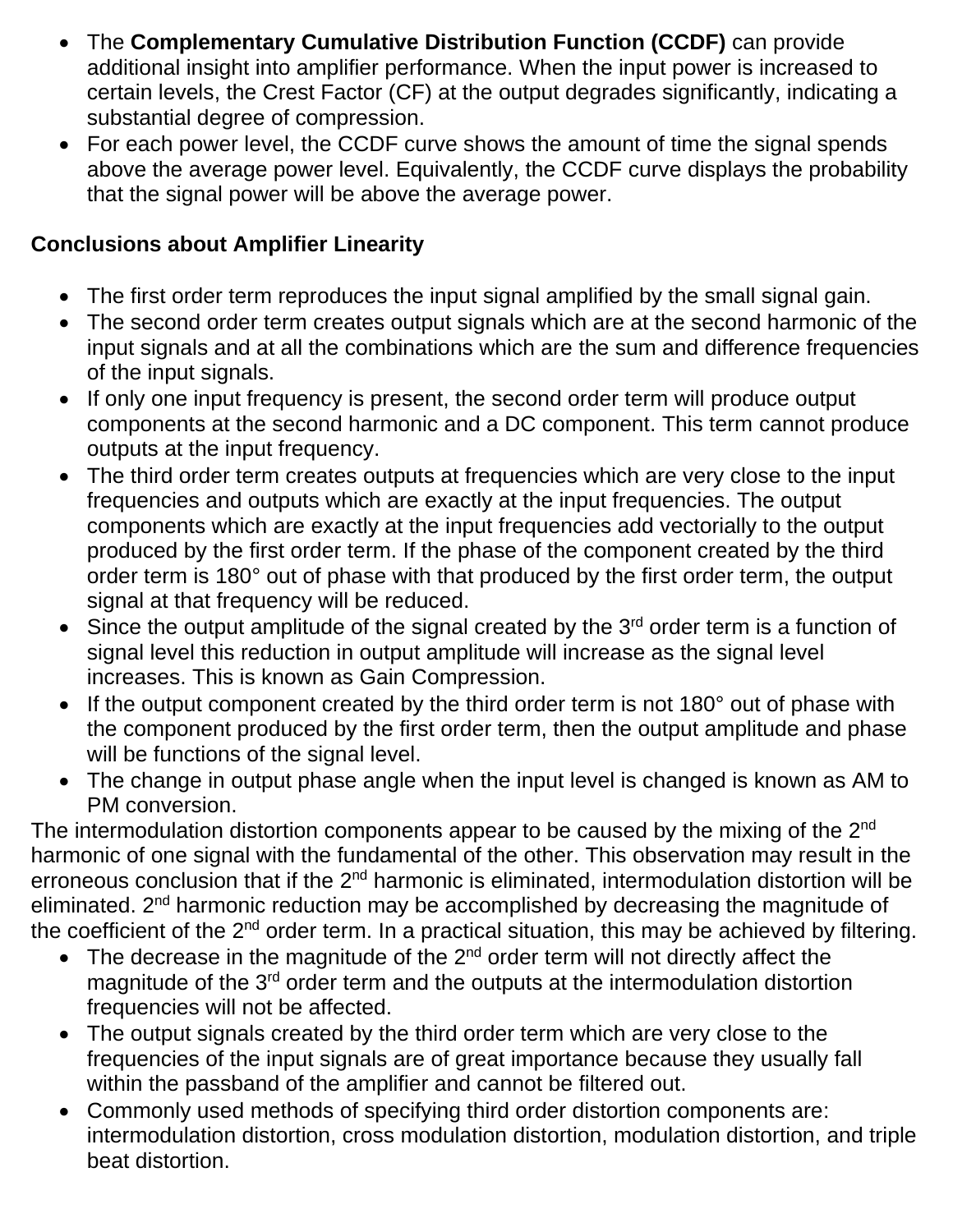It is obvious that they are closely associated with gain saturation since they are produced by the same third order term of the output expansion.

# **Memory Effect**

- In a two (or multi tone) IMD test if the amplitude and/or phase of the IM signals is affected by the tone difference, the amplifier exhibits memory effects.
- Memory is caused by the storage of energy that has to be charged or discharged.
- Memory Effect could be explained as a time lag between AM-AM and AM-PM response of the amplifier. The Electrical Memory Effect is introduced by poor gate/base and drain/collector decoupling at low frequencies causing a distortion of the envelope currents which results in IMD asymmetry. Low frequencies mean baseband/video frequencies or the spacing between two tones. The most significant Memory Effect appears in Class AB amplifiers, with reduced conduction angle where drain/collector varies with output power. In Class A amplifiers the Memory Effect reduces.
- Smooth memory effects are not usually harmful to the linearity of the PA itself.
	- A phase rotation of 10<sup>°</sup> to 20<sup>°</sup> or an amplitude change of less than 0.5dB, as a function of modulation frequency, has no dramatic effect on the linearity of the device.
- There are two types of memory effects: Electrical and Thermal.



- Electrical memory effects are produced by non-constant node impedances within frequency bands as DC, Fundamental, and Harmonics. Most of these effects are generated by frequency dependent envelope impedance, and those within the DC band are the most harmful, because bias impedances are strongly frequency dependent.
- Thermal memory effects are generated by the junction temperature, which is modulated by the applied signal.
- Thermal effects will be much more prominent in a slow sweep, or a stepped CW test.
- The analysis and simulation show that the drain envelope impedance is the most important factor for reducing the memory effect and nonlinearity. A new matching topology is proposed for minimizing the drain and gate envelope impedances.
	- The matching topology consists of a series LC circuit for shorting the device at a low frequency while maintaining a matchable impedance at the operating frequency.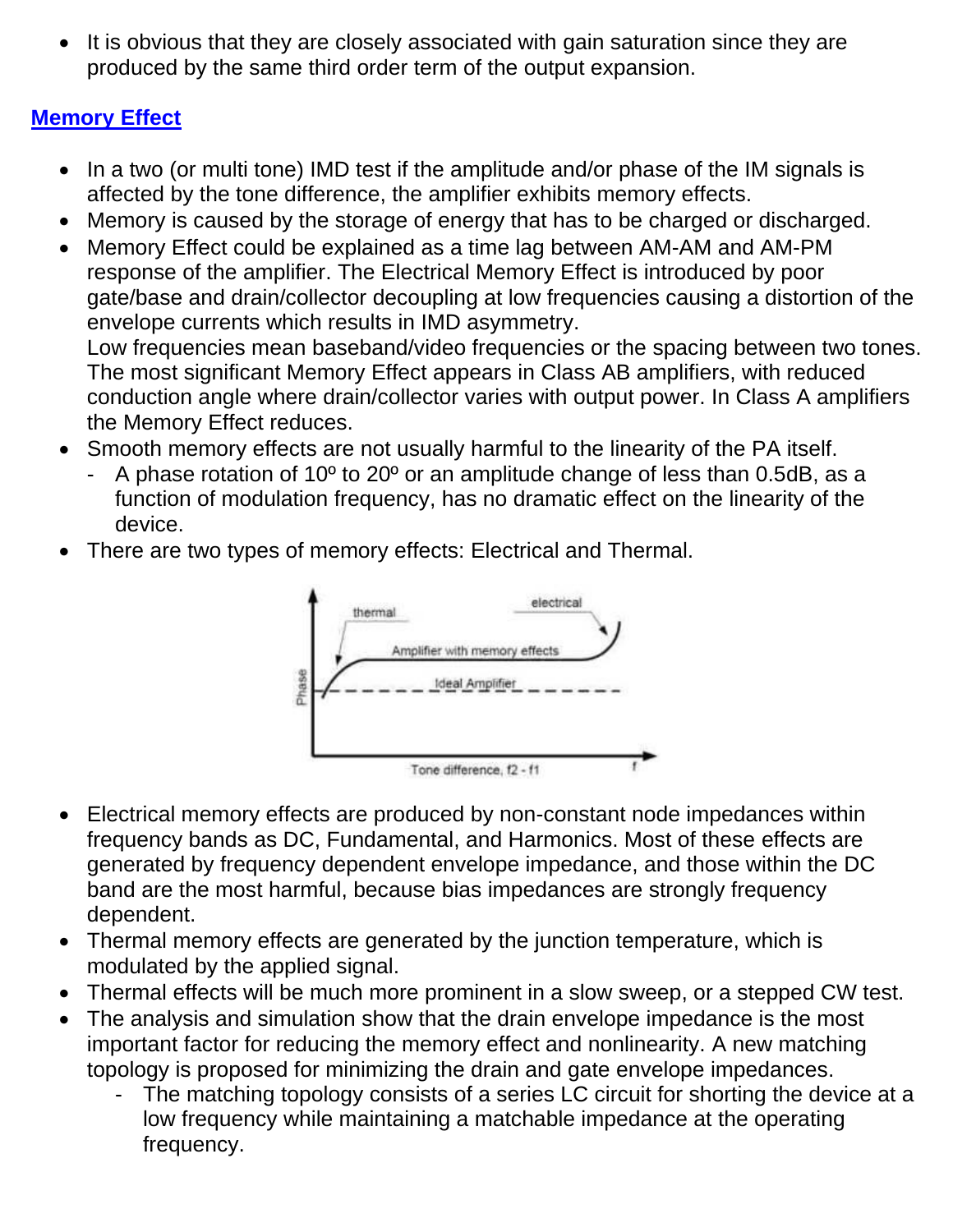- The circuits are connected to the gate and drain terminals, rather than to the bias lines, since the circuit can produce a very low impedance, not limited by the quarter-wavelength bias line. The amplifier, with the reduced envelope impedances, provides drastically reduced memory effects and very linear amplification performance for wideband signals.
- Simultaneous amplitude and delayed phase modulation do generate asymmetric sidebands.

# **Input/Output Matching and Load Line**

- The input matching configuration, including the bias circuit, has an important impact on the operation of the RF Power Amplifiers.
- The input match will show different optima for maximum gain, best linearity, and highest efficiency. Optimization of the efficiency may involve substantial reduction in power gain.
- Correct handling of harmonics is a necessary feature on the input, as well as the output, match. Device used well below its cutoff frequency may require specific harmonic terminating circuit elements on the input.
- The performance of the output matching circuit is critical for a Power Amplifier. In a Power Amplifier, impedances control how much power is delivered to the output and how much gain and noise are produced in the process, therefore matching network is critical for maximum performance.
- One aspect that's sometimes overlooked is the power dissipation in the output matching circuit. This power is lost in the capacitors, inductors, and other lossy elements that are part of the matching network. This "dissipation loss" degrades the PA's efficiency and output power capability.
- Different implementations of the output match result in different losses and there are still significant design tradeoffs to be made between bandwidth and dissipation loss. For a Power Amplifier, the loss of the output match is always a concern because of the large power levels involved.
- A capacitor's quality factor is reversal proportional to its capacitance. To minimize the dissipation loss of the output match, it's therefore necessary to design the output match with the lowest possible value of C. The tradeoff is between bandwidth and dissipation loss.
- Different capacitor technologies give different losses when used in output matching circuits.
- One way of understanding the loss mechanisms of an output match and to don't mix up mismatch loss and dissipation loss, is to simulate the match with loss-less components, then introduce loss into one component at a time.

# **Mismatch Loss**  $_{[dB]} = 10*$ **LOG** (1-Γ<sup>2</sup>)

where reflection coefficient  $\Gamma = (VSWR-1) / (VSWR+1)$ 

• Because the dissipation loss doesn't depend on the source impedance it's possible to use S21 to find the correct dissipation loss in a circuit simulation. The procedure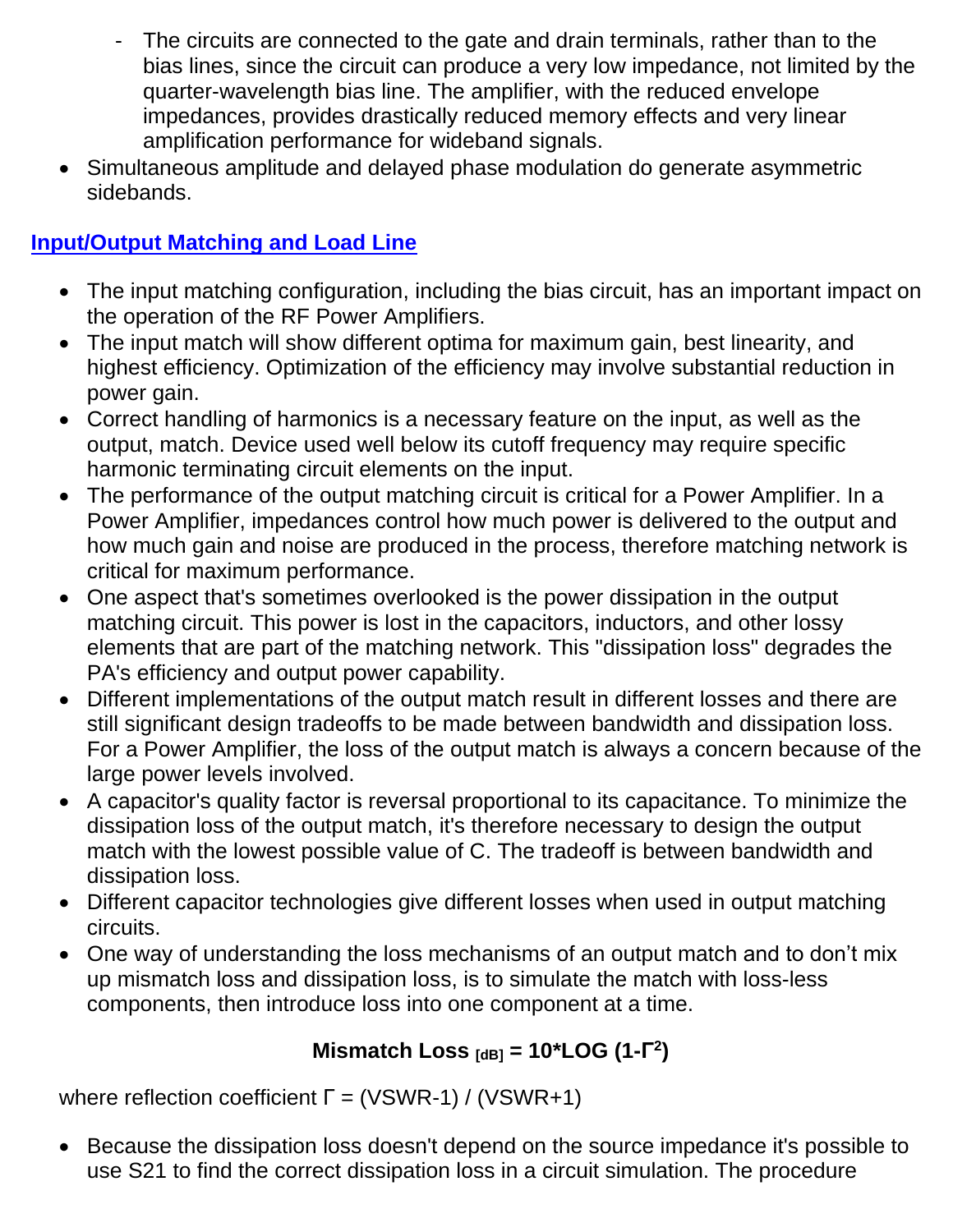involves using the complex conjugate of the simulated load line as the source impedance.

- Running at a low efficiency not only reduces talk time in a portable device, but it also creates significant problems with heating and reliability.
- The load line is set based on the needed Power Amplifier output power and available supply voltage. For example, low voltage PA's (~3.5V for mobile devices) have a load line ranging from 1 to 5  $Ω$ .

#### $R_l = V_{max} / I_{max}$

- Matching for maximum Gain occurs when the amplifier is unconditional stable and load impedance is equal to the complex conjugate of the same source impedance (conjugate matching). Complex conjugate simply refers to complex impedance having the same real part with an opposite reactance.
- e.g. if the source impedance is Zs=R+jX, then its complex conjugate would be Zs\*=R-jX



If matched:  $Z_{in} = Z_o$ ,  $\Gamma_s = S_{11}^*$ , and  $Z_{out} = Z_o$ ,  $\Gamma_L = S_{22}^*$ 

- Matching for maximum Output Power occurs when Optimum Load impedance  $(R<sub>L</sub>)$  is equal to Source impedance  $(R<sub>gen</sub>)$ . In order to obtain maximum output power, typically the power amplifier is not conjugate matched. Instead, the load is designed such that the amplifier has the correct voltage and current to deliver the required power.
- If operation is at the optimal Power Added Efficiency point, optimal-power tuning produces about 1dB to 3dB of higher power. Gain is reduced (for small Pin) typically by a slightly smaller amount.
- The transistor's input and output impedances will also decrease with an increase in frequency, which further complicates the design of a PA's matching networks, especially since these impedances can be as low as  $0.5\Omega$ . Thus, when matching a discrete driver stage to its Power Amplifier with maximum efficiency, we would normally want to implement a direct match from the true output impedance of the driver to the true input impedance of the Power Amplifier, instead of first forming a  $50\Omega$ match at the output of the driver, and then another  $50\Omega$  match for the input of the power amplifier, as this would needlessly transform the impedances from low to high, and then back from high to low.
- By selecting a transistor with a high collector voltage requirement, we can increase its output impedance over a transistor that operates at lower values of collector voltage.
- Output matching network for most high-powered amplifiers should normally consist of the T-type, rather than the Pi-type. Pi matching networks for high powered amplifiers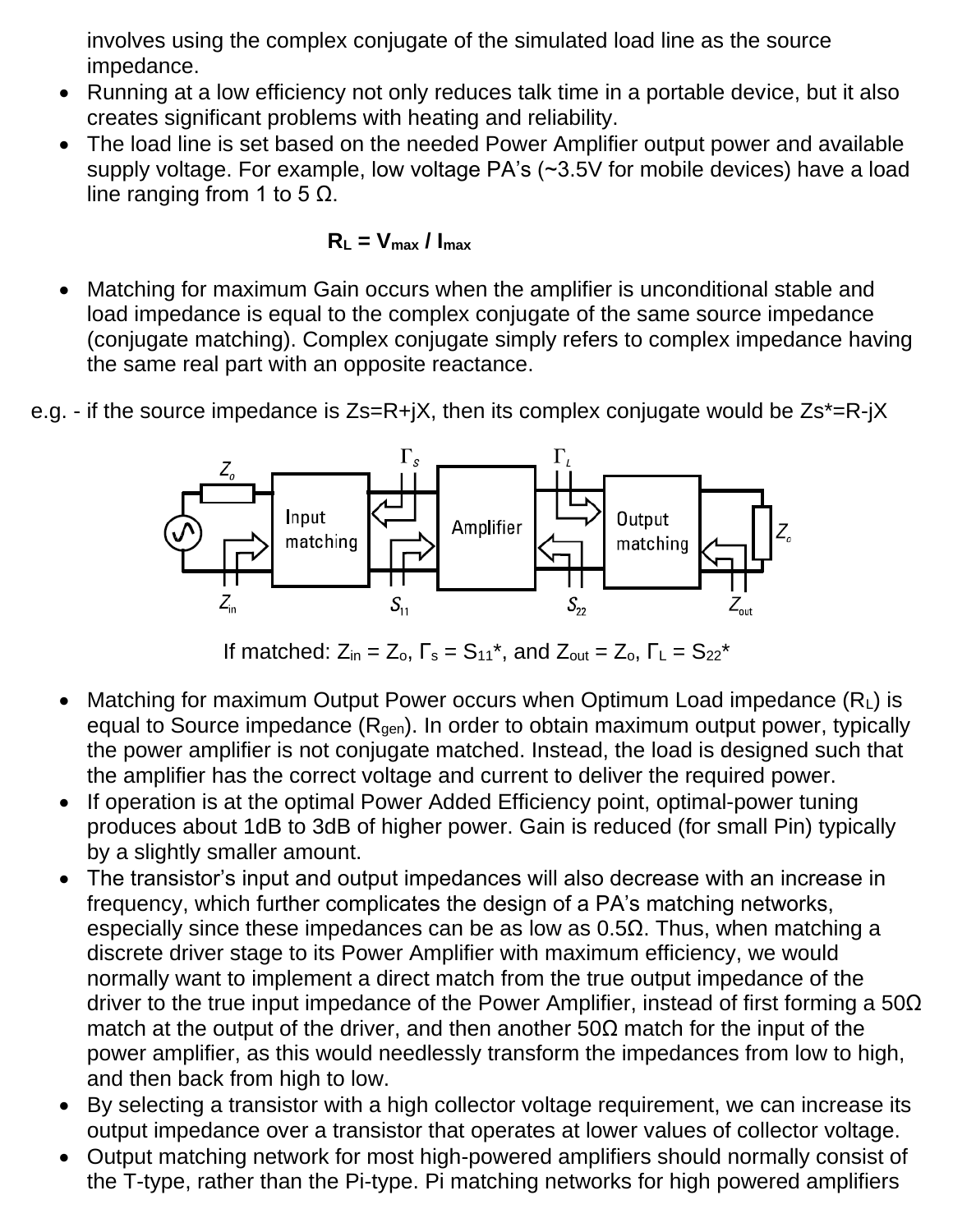sometimes result in unrealistic component values when matching for the higher operating frequencies encountered into a 50Ω load. Indeed, T-networks are capable of much higher-frequency operation before this becomes a major problem. Both T and Pi networks can be used, however, if the output impedance of the transistor is higher than its load.

It is possible to increase the bandwidth by using a higher order of output matching network. For example, instead of an L network, a double-L network can be used to convert first to an intermediate impedance, and then to the final value.



Smith Chart representation for maximum gain and power matching



Load Line for different Power Classes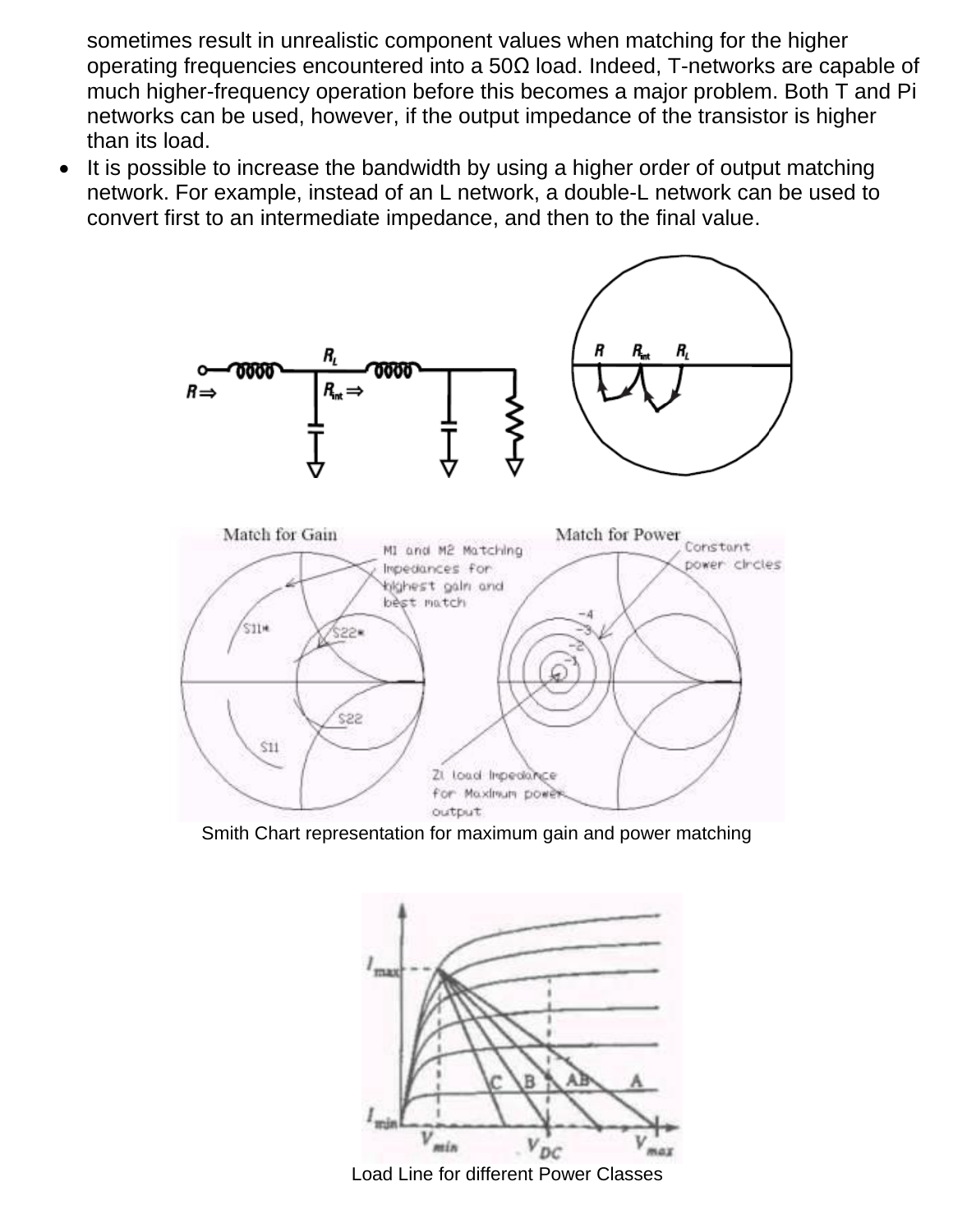#### **Optimum Load Resistance**

In the absence of collector output resistance information on the datasheet, it becomes necessary to make a simple calculation to determine the optimum load resistance for the transistor.

The value of load resistance is dependent upon power level required and is given by:

$$
R_L = \frac{(V_{\text{CC}} - V_{\text{SAT}})^2}{2P} \qquad \text{or} \qquad R_L = \frac{(V_{\text{CC}})^2}{2P} \qquad \text{(with less accuracy)}
$$

where,

 $V_{CC}$  = the supply voltage  $V_{SAT}$  = the saturation voltage of the transistor  $P =$  the output power level required in Watts

Note that this equation provides only the load resistance, when usually in the datasheets the manufacturer provides values of shunt output capacitance vs frequency for the RF power transistor.

#### **Thermal Resistance**

A transistor thermal performance is best described by its **thermal resistance**.

- The device's power performance will be improved if thermal resistance can be lowered, as would the device reliability, since the temperature of the active area is lowered.
- Reduced thermal resistivity is also known to decrease a device's memory effects and improve linearity.
- One way to reduce thermal resistance is by reducing the device thickness, increasing the thermal conductivity of the package, and optimizing the device layout and RF circuitry.

An important characteristic that makes MOSFET devices more reliable than BJT bipolar transistors is their negative thermal coefficient; that is, MOSFET's transconductance **g<sup>m</sup>** and saturated drain current **I**<sub>D(sat)</sub> decrease with increasing temperature.

- Unlike bipolar devices, the negative thermal coefficient prevents the device from exhibiting self-destructive thermal runaway when operating at very high power.
- However, the negative thermal coefficient also negatively impacts MOSFET device performance at high power. Reduced **g<sup>m</sup>** and **ID(sat)** due to self-heating decrease a device's gain and power-handling ability.

Thermal resistance is given by:

$$
R_{\Theta JC} = \Delta T / P_D
$$

where **ΔT = T<sup>J</sup> - T<sup>C</sup>** is temperature difference between the active junction area and package flange, and  $P<sub>D</sub>$  is the power dissipation.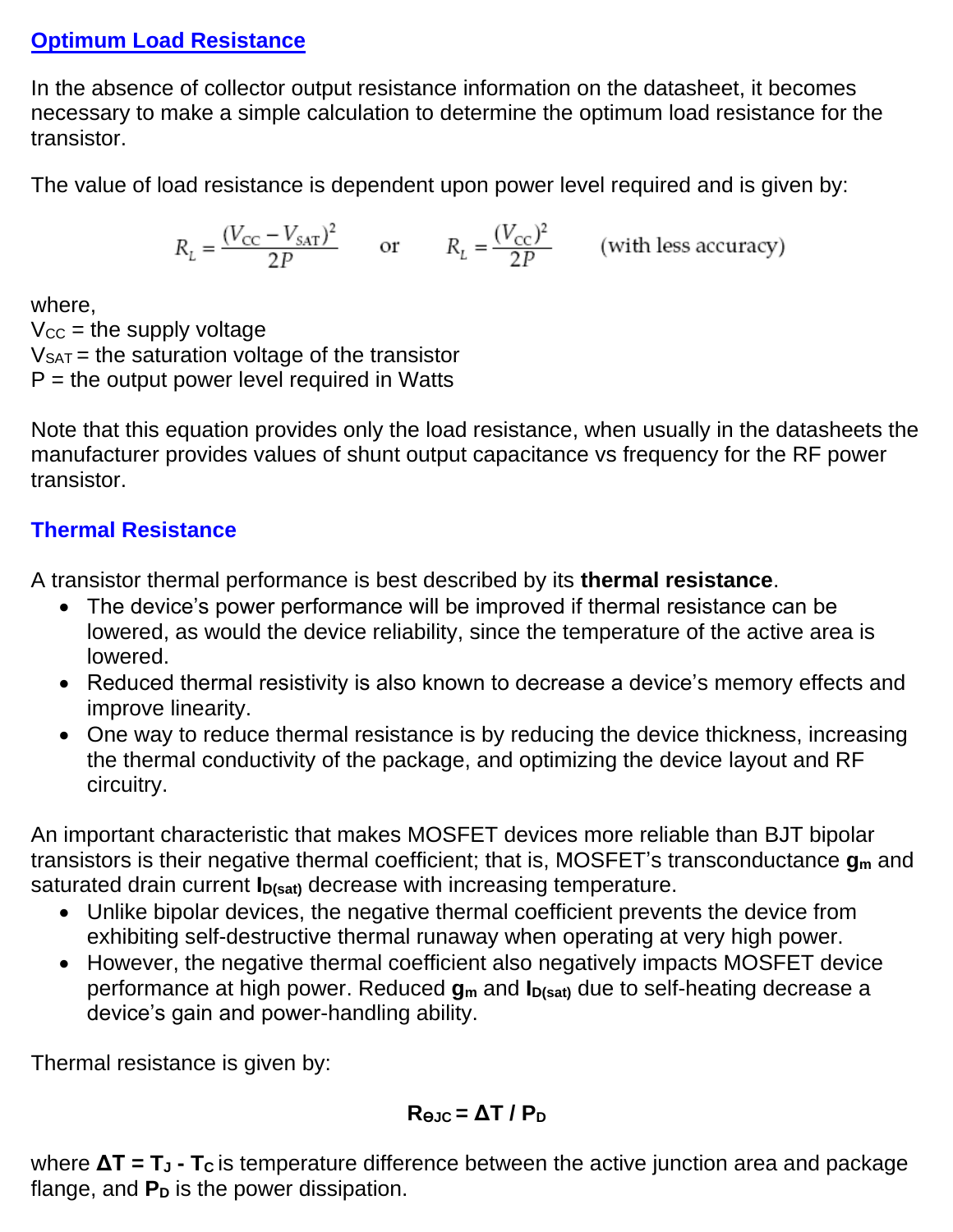## **RF Power Amplifier Bias Design**

• There are many different ways to bias an amplifier, depending on the required temperature stability, efficiency, cost, device, power output, linearity, and so on.

### • **RF Power BJT transistor biasing:**

- Must force the DC (average) value of  $V_{CE}$  and  $I_{C}$  to desired values and keep them constant using feedback techniques.
- Whether employing diode or transistor bias, it is essential to thermally connect these components to the RF transistor itself. This allows the semiconductor bias components to track the power amplifier's temperature variations.
- It is also possible to decrease input voltage as temperature increases, for example, by using a diode in the input circuit, using a current mirror, or using a more complex arrangement of thermal sensors and bandgap biasing circuits.



In the above example, all diodes and transistors are assumed to be at the same temperature. As temperature rises,  $V_D$  falls, reducing  $V_{BE}$  and keeping I constant.

#### • **RF Power FET transistor biasing:**

The gate biasing circuit has several functions:

- To maintain a constant gate-to-source voltage, Vgs.
- To be able to supply a negative and positive gate current, Igs.
- To protect the gate by limiting Igs when the device goes into breakdown (draintogate or gate-to-source) or when the gate-tosource junction is biased with a positive voltage. These abnormal operating conditions for the devices can be due to an operator error, an overdrive, a system problem or ESDs.
- To stabilize the device in case a negative resistance appears in the gate at any frequency where the device has a positive gain.
- To filter the signal, the products and the harmonics generated by the device input from low to high frequencies without affecting the device input matching circuit.
- To isolate the gate from any signal coming from the drain through the bias circuits.

# • **RF Power LDMOS transistor biasing**

The main consideration of the power LDMOS biasing is to achieve the linearity.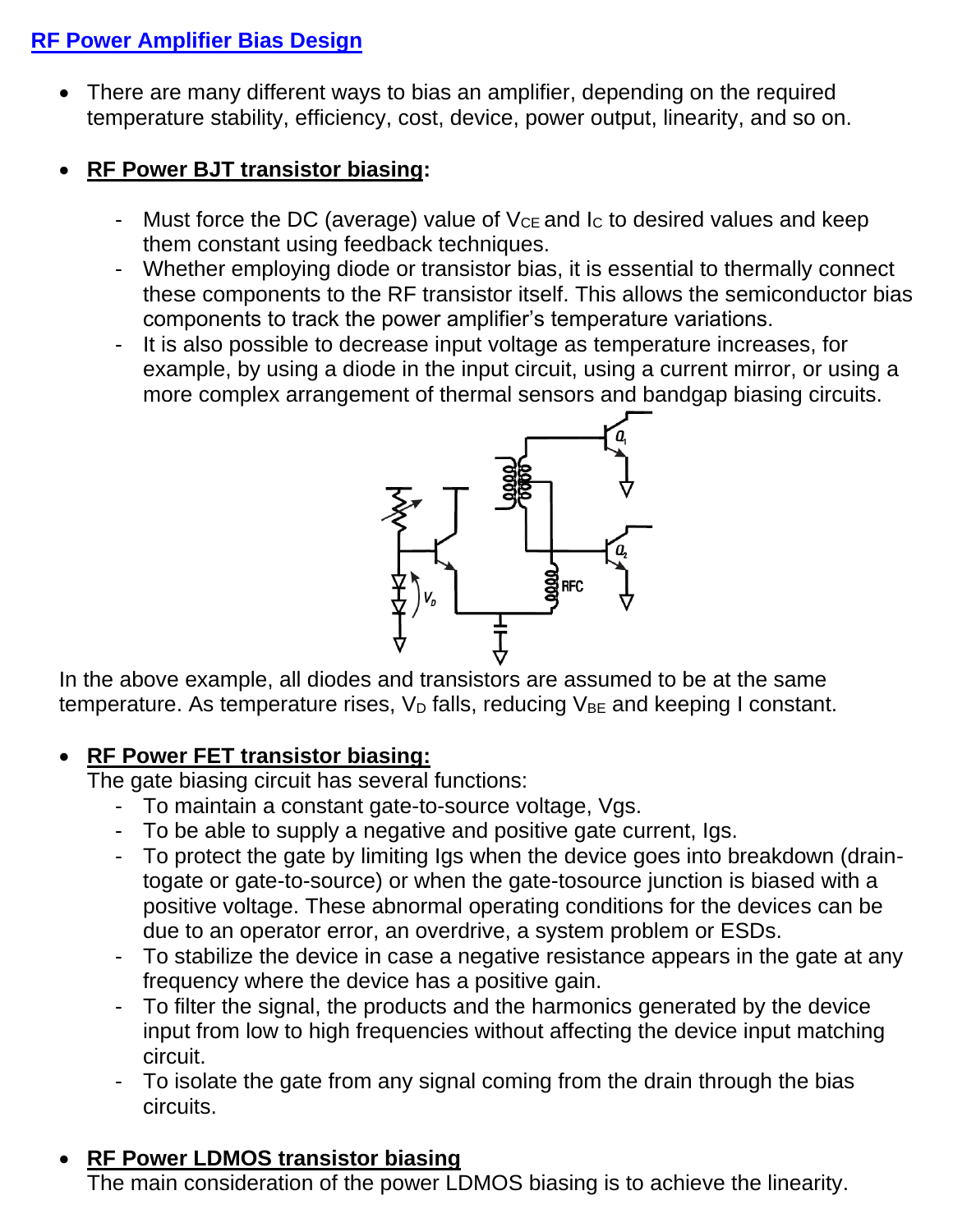- This is done DC biasing of the LDMOS transistor for optimal drain current for a given power output.
- This bias needs to be held constant over temperature and time. Typically, the target accuracy for bias current over temperature is ±5% but ±3% is much more desirable for a high-performance design.
- The DC Bias on LDMOS amplifiers is set by applying a DC voltage to the gate  $(V_{\text{gs}})$  and monitoring the Drain current ( $I_{\text{dd}}$ ).
- Ideally, this I<sub>dd</sub> will be constant over temperature, but since the Vgs of LDMOS amplifier devices varies with temperature, some type of temperature compensation is required. For optimal temperature compensation, in-circuit adjustments need to be made for both the temperature compensation as well as the  $V_{\text{qs}}$  bias itself.

## • **RF Power GaN HEMT transistor biasing**

GaN HEMTs are depletion mode devices, which means the device is normally ON when the gate source voltage is zero.

- You need a positive and negative voltage when working with GaN a positive high **drain** voltage, and a lower negative **gate** voltage.
- The bias sequencing for GaN must be conducted in a certain sequence even before the RF signal is applied to the circuit - or else you risk damaging the device.
- In contrast, LDMOS is an enhancement mode device and needs a positive, high **drain** voltage and a lower, positive **gate** voltage.

For LDMOS, the gate voltage may be applied at the same time as drain voltage.

- For GaN Power Amplifier, the correct **bias sequences** for powering up and down are as follows:
	- To **turn-ON** the device, the sequence is:
		- 1. Apply Gate voltage (pinch-off voltage),
		- 2. Apply Drain voltage (operating voltage),
		- 3. Adjust Gate voltage (adjust to set operating/quiescent current),
		- 4. Turn RF signal ON.
	- To **turn-OFF** the device, the sequence is reversed:
		- 1. Turn RF signal OFF,
		- 2. Adjust Gate voltage (adjust to pinch-off voltage),
		- 3. Adjust Drain voltage (reduces to zero volts then turn-off),
		- 4. Turn-off Gate voltage (wait 2 seconds and then turn-off).
- In GaN PAs, the gain compression tends to start at large power back-off and compresses slowly when compared to LDMOS PAs (see plot below). This phenomenon is named Soft Compression.
	- The slow compression in GaN is primarily attributed to the device transconductance, though thermal effects also play a role.
	- The rapid compression at high power is the result of knee region intrusions. - Lastly, the interaction between the source matching and input capacitance can
		- affect the AM/AM, especially at higher frequencies (see plot below).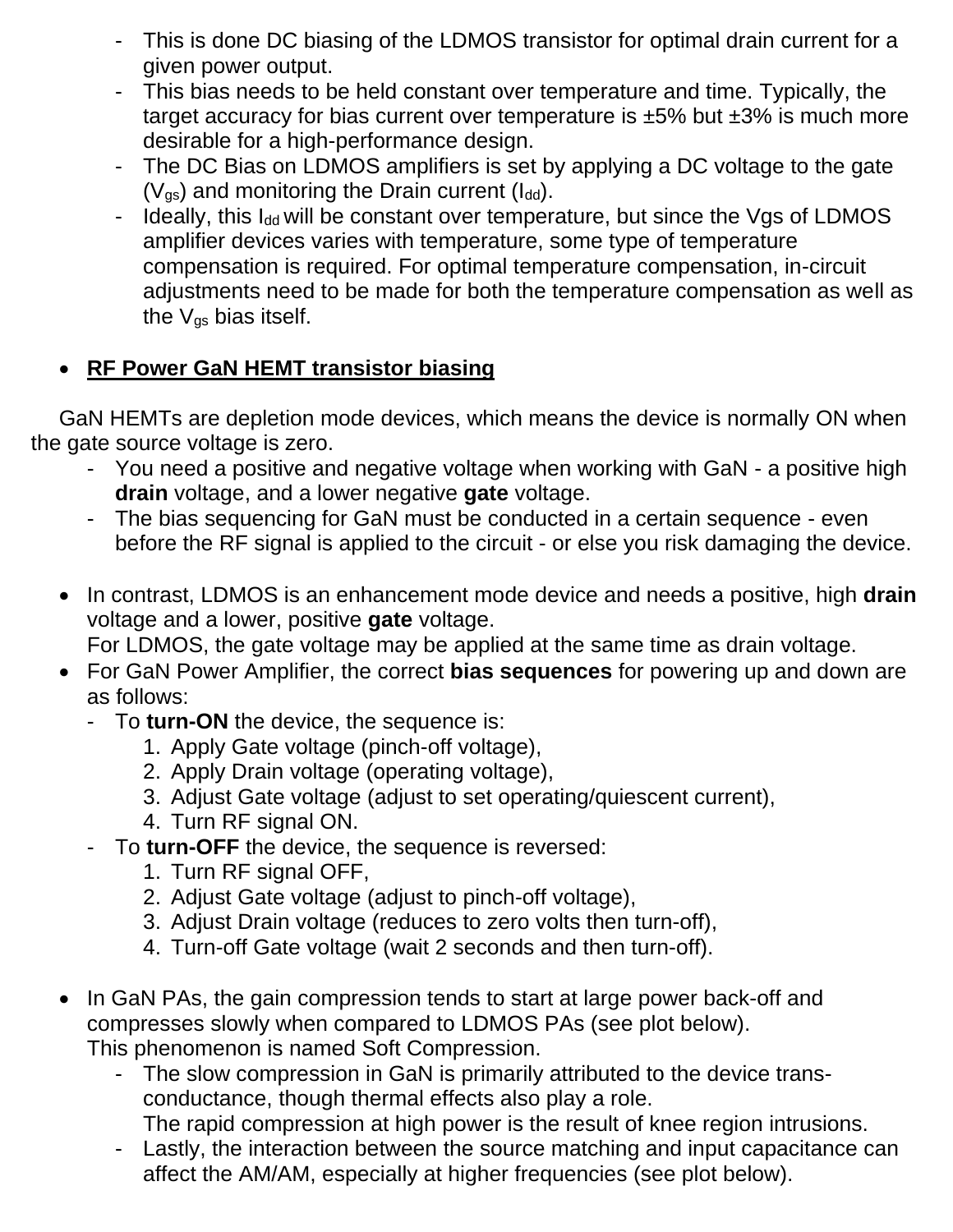The nonlinear input capacitance in GaN, which includes the nonlinear gatesource capacitance and the Miller effect of the nonlinear gate-drain capacitance, affects both AM/AM and AM/PM. The impact on AM/AM is minor because the design frequency is less than the cut-off frequency of the input RC impedance. At higher frequency, the combination of the nonlinear input capacitance and the source matching can induce an amplitude expansion on the order of 1-2dB at higher input power level.



GaN HEMT PA - Soft Gain Compression vs Frequency, and comparison with LDMOS PA

- AM/PM is a key metric that provides a measure of **memory effect** in PAs.
	- For GaN Power Amplifiers, the highly nonlinear input capacitance can result in significant AM/PM distortion. Fortunately, with careful matching network design, it is possible to minimize the distortion.
	- Another source of AM/PM results from the knee region interaction when the harmonic terminations are not short-circuited. This aspect of AM/PM is completely design dependent and can occur in both LDMOS and GaN PAs.



GaN Power Amplifier - AM/PM vs Frequency

#### **RF Power Amplifier Design Issues**

• Reflected power caused by a high VSWR condition between a PA and its load does not, in and of itself, cause a transistor's destruction or damage. Rather, a PA can be damaged or destroyed in a high VSWR environment simply because it is now looking at completely different load impedance than it was designed for.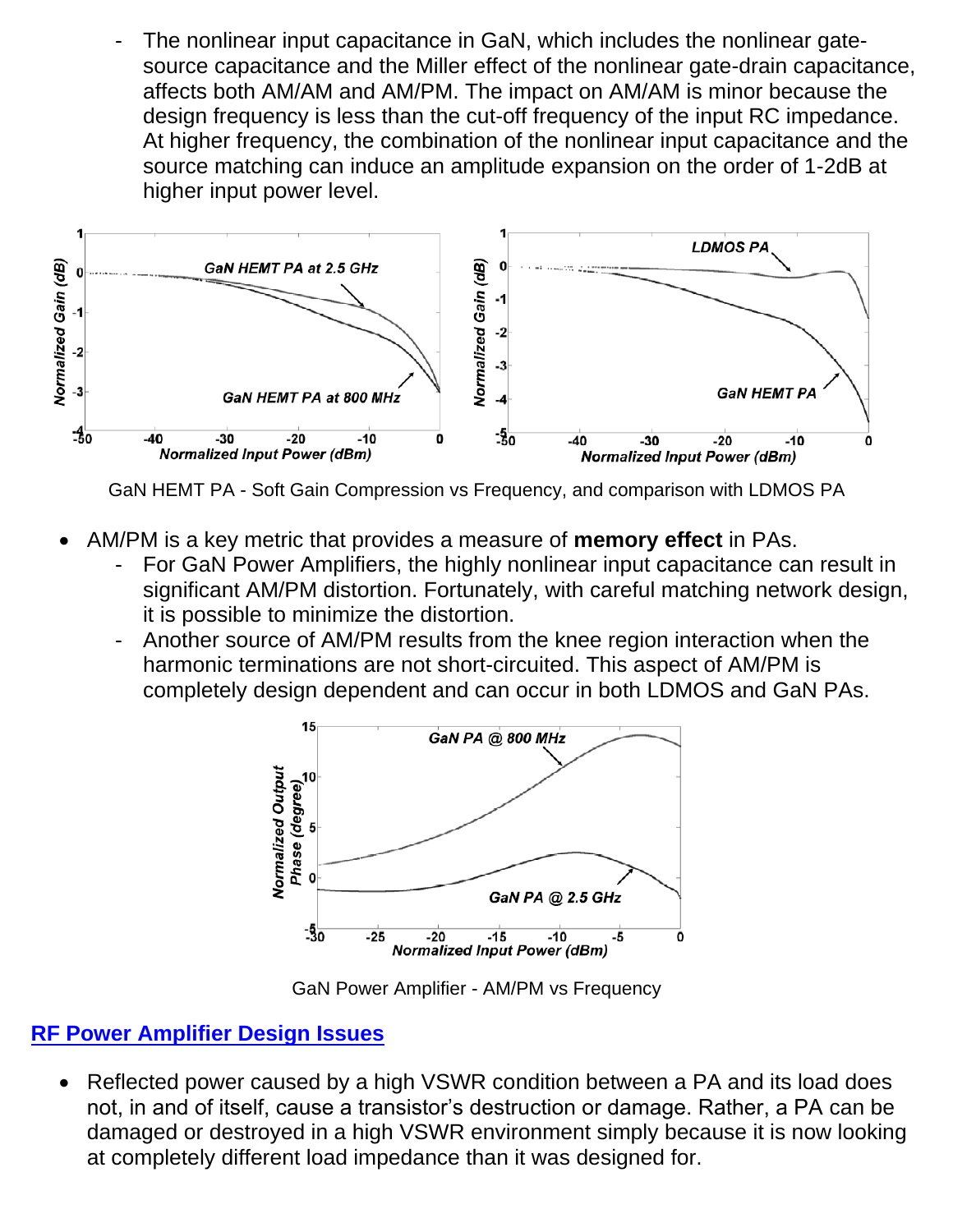- High device power dissipation can then produce elevated heating of the transistor and/or excessively high voltages.
- Some of the DC bias voltage would be wasted if the resistance in the chokes were too high. Also, the collector chokes must supply a very high impedance to the RF. If this impedance is not high enough, then some of the valuable RF output power generated by the PA will be wasted.
- Use low-ESR electrolytic capacitors at the PA's power supply, as this type of capacitor can immediately supply the needed current to the amplifier stage, and without pulling down the entire voltage supply during this critical transient turn-on time.
- When in saturation, a nonlinear PA's gain, PAE, and linearity are most affected by the reflections of its own harmonics back into its output port. These reflections are caused by the next stage, which will normally be a band-pass or low-pass filter, as well as an antenna.
- Instability in RF amplifiers can take the form of oscillations at almost any frequency, and may even damage or destroy the transistor. These spurious oscillations will arise at specific or very wide ranging, frequency or frequencies, and over a particular bias, drive level, temperature, or output load impedance.
- RF Power Amplifier oscillation problems can be broadly categorized into two kinds: Bias oscillations and RF oscillations.
- Bias oscillations occur at low frequencies, in the MHz to VHF range, and are caused by inappropriate and unintentional terminations at those frequencies by the bias insertion circuitry, such as the addition of a large-value decoupling capacitors.
- The oscillations have little to do with the details of the RF matching circuitry, where the RF blocking and decoupling capacitors become open circuit terminations at lower frequencies.
- RF oscillations, on the other hand, typically occur either in band or commonly out of band but still quite close to the desired bandwidth from the low frequency side.
- Decreasing the low-frequency gain of a Power Amplifier stage, which is naturally at an increased level, will assist in amplifier stability.
- The unavailability of a sufficient ground-plane, or a ground-plane that is excessively segmented, can create uncontrollable instability in a Power Amplifier.

# **RF Power Amplifiers for Wideband Modulations**

 RF Power Amplifiers for wideband modulations as CDMA or WCDMA, which operate in the linear region, are not very efficient. Only a portion of the D.C. current is used to generate the RF power; a much larger portion turns into heat.

 LDMOS and GaN (Gallium Nitride) devices are best suited for the output and driver stages because of higher gain, improved linearity, and very low on-resistance. High gain reduces the number of stages needed in the amplifier to attain the same output power, compared to the old generation systems built with bipolar transistors.

 In a multi-stage linear power amplifier there are various factors that need to be considered for choosing the right transistor for each of the stages of the amplifier.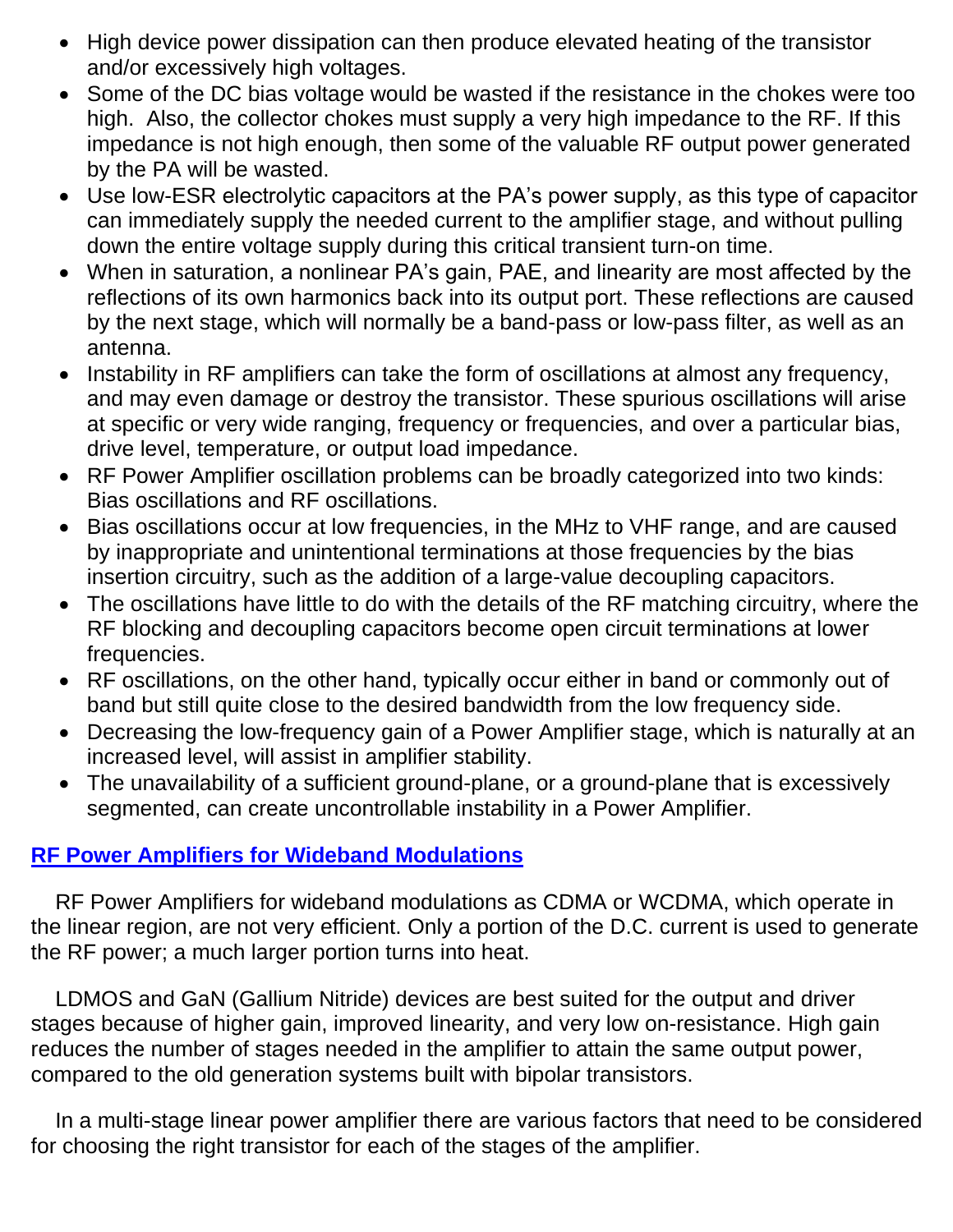- The pre-driver is biased Class-A for attaining consistent performance for minimal effect on the linearity of the device due to minor changes in bias supply. Drain efficiency is not as much of a concern for the pre-driver as it is for the latter stages in the amplifier. The driver and the output stage for such a system are typically biased Class AB, for achieving best tradeoff between linearity and efficiency of the amplifier.
- The most common method used to determine the linearity of a transistor is to characterize the Intermodulation Distortion (IMD) measured with two tones spaced. Typically, tone spacing up to 20 MHz should be used while tuning amplifiers for wideband modulation applications.
- When transistors are used significantly backed-off from their peak power levels, it is all the more necessary that the IMD characteristics of the transistor at lower output power levels be taken into account. The profile of an IMD vs. Pout (drive-up) curve for a good transistor should have a large positive slope, even while attaining similar peak power capability, to get maximum Adjacent Channel Power Ratio (ACPR).
- The transistor used in the driver stage has similar linearity requirements as the output stage. In terms of ACPR, it needs be operated at an output power that gives a margin of at least 4 dB from the maximum allowed value for the output stage. In addition, it needs to have an input bandwidth about 2 to 2.5 times greater than the bandwidth of the modulating signal in order to maintain constant group delay and flat gain.
- One of the major factors determining the performance of the high-power transistor in the wide modulation environment is the gain flatness. The transistor needs to have a flat gain across the band for its use in multiple channel amplifiers. Very flat gain response greatly simplifies the design of linearization schemes systems.
- Fast roll-off of gain at the edges of the band causes deterioration in the ACPR performance.
- To attain the intrinsic device linearity, the 3dB bandwidth of bias networks needs to be at least two times greater than the modulation bandwidth.
- For attaining best ACPR response, it is necessary to have an excellent decoupling network at the Drain of the transistor, down to very low modulation frequencies. This can be achieved by using a high-quality shunt capacitor. This technique helps in achieving maximal gain flatness, which is very critical for wideband applications.
- It is advisable to avoid ferrite components in the biasing network and to use a series resistor on the Gate bias network to prevent instability. To achieve flat gain response across the band, the traditional inductive feed should be avoided on both the Gate and Drain. Instead, a quarter wave line at the frequency of interest, properly decoupled with a chip-capacitor, has been shown to provide very flat gain across the entire bandwidth.